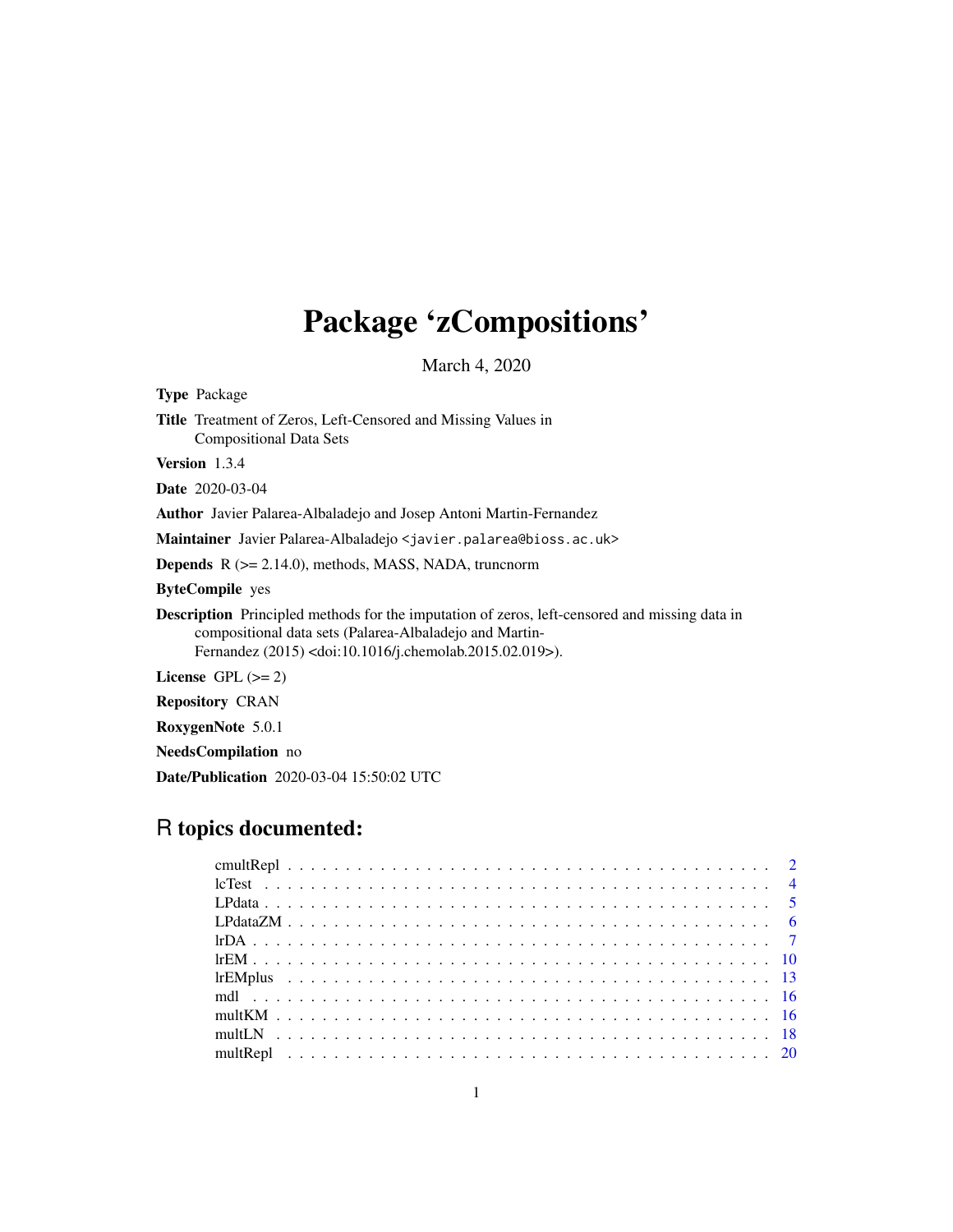# <span id="page-1-0"></span>2 cmultRepl

| Index |  | 36 |
|-------|--|----|

<span id="page-1-1"></span>cmultRepl *Bayesian-Multiplicative replacement of count zeros*

# Description

This function implements methods for imputing zeros in compositional count data sets based on a Bayesian-multiplicative replacement.

# Usage

```
cmultRep1(X, label = 0,method = c("GBM","SQ","BL","CZM","user"), output = c("prop","p-counts"),
          delta = 0.65, threshold = 0.5, correct = TRUE, t = NULL, s = NULL,
          suppress.print = FALSE)
```
# Arguments

| X         | Count data set (matrix or data. frame class).                                                                                                                                                                                  |
|-----------|--------------------------------------------------------------------------------------------------------------------------------------------------------------------------------------------------------------------------------|
| label     | Unique label (numeric or character) used to denote count zeros in X (default<br>$label=0.$                                                                                                                                     |
| method    | Geometric Bayesian multiplicative (GBM, default); square root BM (SQ); Bayes-<br>Laplace BM (BL); count zero multiplicative (CZM); user-specified hyper-parameters<br>(user).                                                  |
| output    | Output format: imputed proportions (prop, default) or <i>pseudo</i> -counts (p-counts).                                                                                                                                        |
| delta     | If method="CZM", fraction of the upper threshold used to impute zeros (default<br>delta=0.65). Also, fraction of the lowest estimated probability used to correct<br>imputed proportions falling above it (when correct=TRUE). |
| threshold | For a vector of counts, factor applied to the quotient 1 over the number of trials<br>(sum of the counts) used to produce an upper limit for replacing zero counts by<br>the CZM method (default threshold=0.5).               |
| correct   | Logical vector setting whether imputed proportions falling above the lowest<br>estimated probability for a multinomial part must be corrected or not (default<br>correct=TRUE).                                                |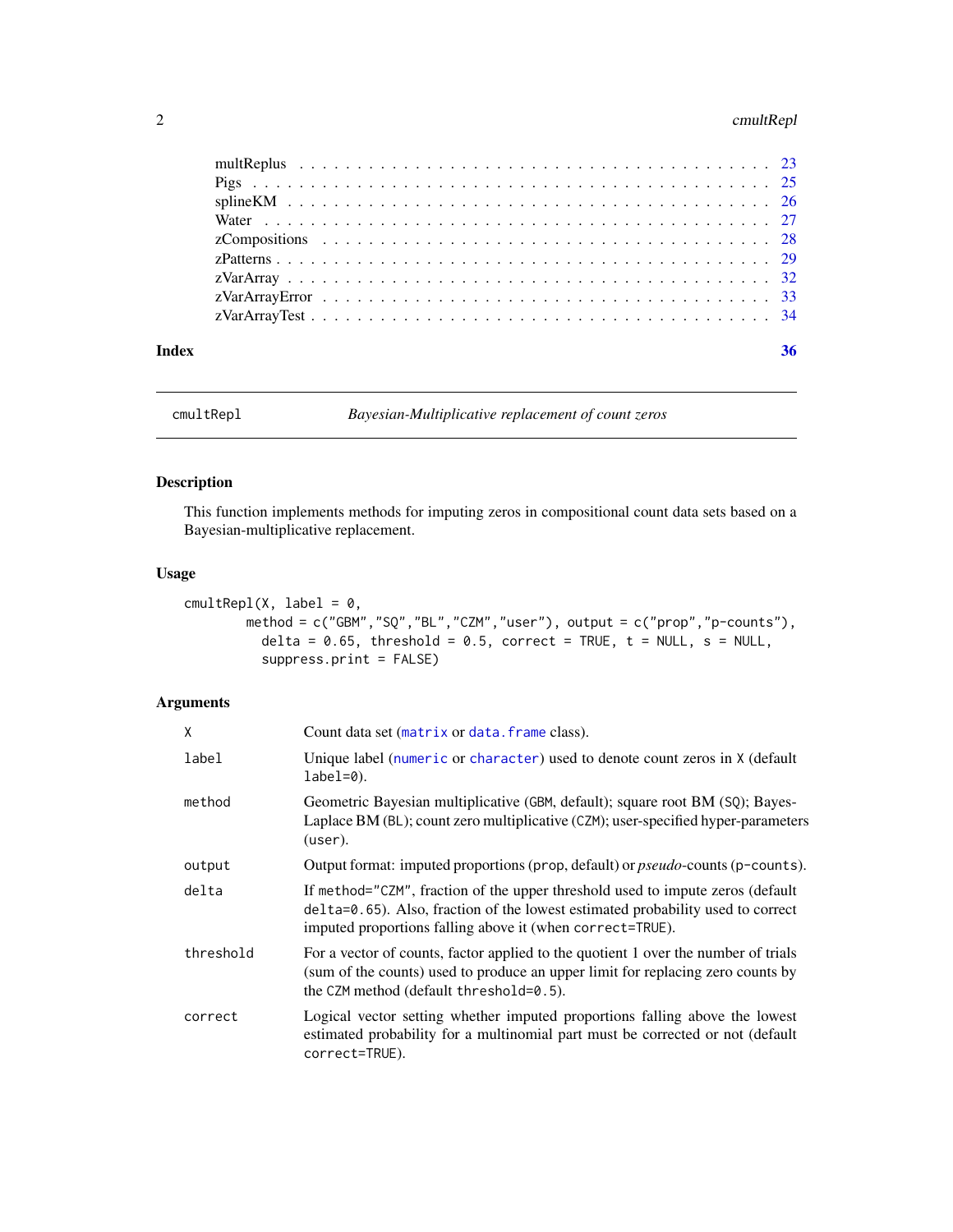#### <span id="page-2-0"></span>cmultRepl 3

|   | If method="user", user-specified t hyper-parameter of the Dirichlet prior distri-<br>bution for each count vector (row) in X. It must be a matrix of the same dimen-<br>sions as X.              |
|---|--------------------------------------------------------------------------------------------------------------------------------------------------------------------------------------------------|
| S | If method="user", user-specified s hyper-parameter of the Dirichlet prior dis-<br>tribution for each count vector (row) in X. It must be a vector of length equal to<br>the number of rows of X. |
|   | suppress.print Suppress printed feedback (suppress.print=FALSE, default).                                                                                                                        |

#### Details

Zero counts, assumed to be due to under-reporting or limited sampling, are imputed under a Bayesian paradigm (GBM, SQ or BL method) by posterior estimates of the multinomial probabilities generating the counts, assuming a Dirichlet prior distribution. The argument method sets the Dirichlet hyperparameters t (priori estimates of multinomial probabilities) and s (*strength*). The user can specify their own by setting method="user" and entering them as t and s arguments. Note that, under certain circumstances (see references for details), these methods can generate imputed proportions falling above the lowest estimated probability of a multinomial part  $(c/n)$ , where  $c$  is the count and  $n$  is the number of trials). In such cases, the imputation is corrected by using a fraction (delta) of the minimum *c*/*n* for that part. Lastly, the non-zero parts are multiplicatively adjusted according to their compositional nature.

On the other hand, method="CZM" uses multiplicative simple replacement ([multRepl](#page-19-1)) on the matrix of estimated probabilities. The upper limit and the fraction delta used are specified by, respectively, the arguments threshold and delta. Suggested values are threshold=0.5 (so the upper limit for a multinomial probability turns out to be  $0.5/n$ , and delta=0.65 (so the imputed proportion is 65% of the upper limit).

#### Value

By default (output="prop") the function returns an imputed data set (data. frame class) in proportions (estimated probabilities). Alternatively, these proportions are re-scaled to produce a compositionallyequivalent matrix of *pseudo*-counts (output="p-counts") which preserves the ratios between parts.

When correct=TRUE and verbose=TRUE, the number of times, if any, an imputed proportion was corrected to fall below the minimum estimated multinomial probability is printed.

#### References

Martin-Fernandez, J.A., Hron, K., Templ, M., Filzmoser, P., Palarea-Albaladejo, J. Bayesianmultiplicative treatment of count zeros in compositional data sets. Statistical Modelling 2015; 15 (2): 134-158.

Palarea-Albaladejo J. and Martin-Fernandez JA. zCompositions – R package for multivariate imputation of left-censored data under a compositional approach. Chemometrics and Intelligence Laboratory Systems 2015; 143: 85-96.

#### See Also

[zPatterns](#page-28-1)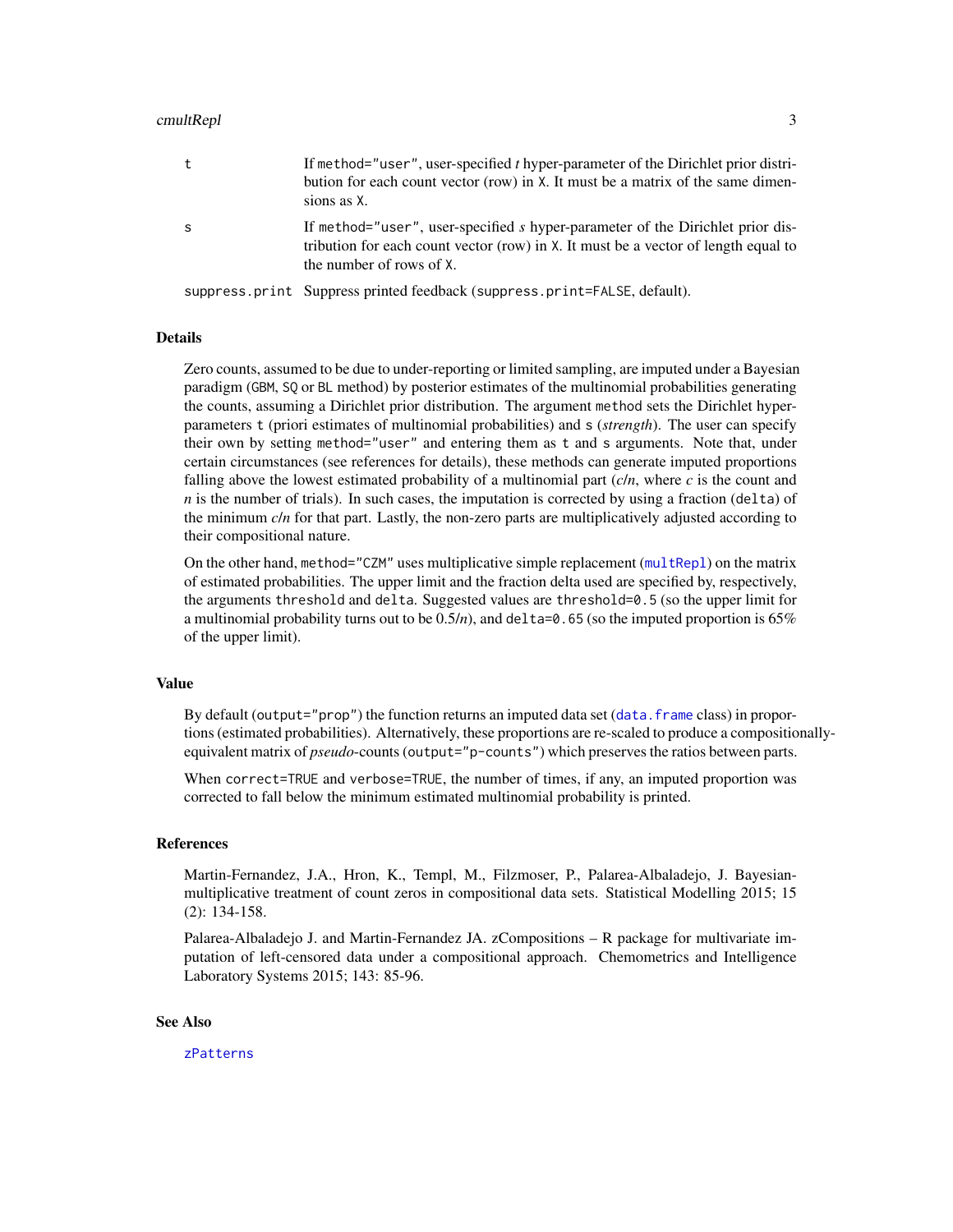#### Examples

data(Pigs)

```
# GBM method and matrix of estimated probabilities
Pigs.GBM <- cmultRepl(Pigs)
```
#### lcTest *Log-contrast homogeneity test*

#### Description

This function tests for homogeneity across groups of means and variances of user-defined logcontrasts. Groups can be defined by either zero/unobserved data patterns or by a grouping factor in fully observed zero-free data sets.

#### Usage

```
lcfest(X, label = 0, groups = NULL, lc = NULL, method = c("parametric","nonparametric"), b = 1000)
```
#### Arguments

| X      | Compositional data set (matrix or data. frame class).                                                      |
|--------|------------------------------------------------------------------------------------------------------------|
| label  | Unique label (numeric or character) used to denote zero or unobserved data<br>in $X$ (label = 0, default). |
| groups | Grouping factor in fully observed zero-free data sets (groups = NULL, default).                            |
| lc     | User-defined log-contrast (see details below).                                                             |
| method | Approach used for mean and variance homogeneity testing (method = "parametric",<br>default).               |
| b      | Number of bootstrap resamples used by permutation test ( $b = 1000$ , default).                            |

# Details

Homogeneity of log-contrast means and variances across groups is tested using either parametric or non-parametric tests. When method = "parametric", ordinary analysis of variance and Bartlett's tests are used. Alternatively, Kruskal-Wallis and Fligner-Killen tests are used instead when method = "nonparametric". The results of a permutation test of homogeneity of variation arrays based on total weighted squared relative errors are also provided (see [zVarArrayTest](#page-33-1) for more details). The log-contrast is specified by the lc argument using a vector of codes 1, -1 and 0 for components in the numerator, denominator and omitted respectively.

# Value

Test p-values for log-contrast means and variances.

<span id="page-3-0"></span>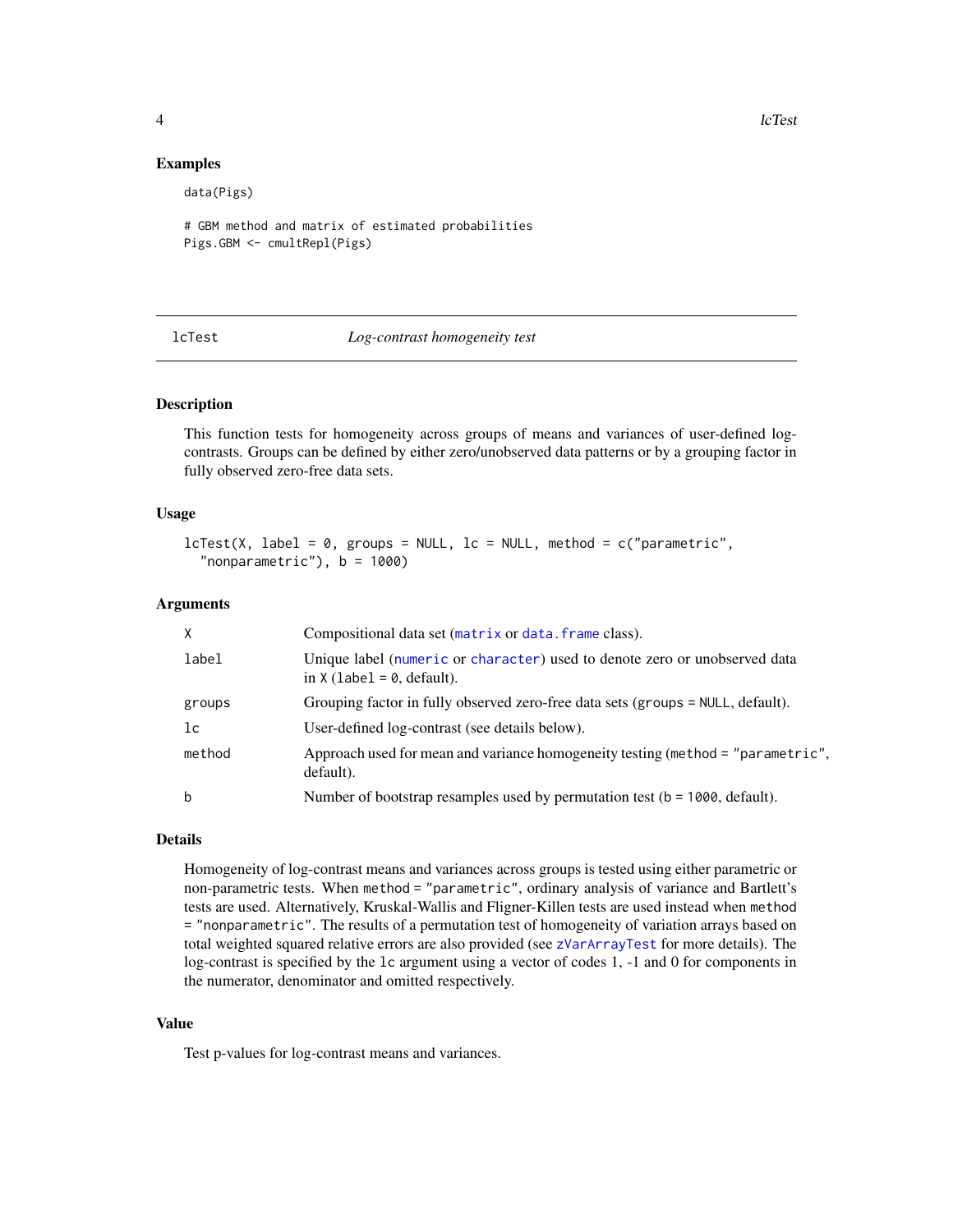#### <span id="page-4-0"></span>LPdata 5

# References

Palarea-Albaladejo J. and Martin-Fernandez JA. zCompositions – R package for multivariate imputation of left-censored data under a compositional approach. Chemometrics and Intelligence Laboratory Systems 2015; 143: 85-96.

#### See Also

[zPatterns](#page-28-1), [zVarArray](#page-31-1), [zVarArrayError](#page-32-1)

# Examples

```
data(Water)
zPatterns(Water, label = 0)
```

```
# Test of homogeneity in log-contrast Potassium/Arsenic*Calcium
lcfest(Water, label = 0, lc = c(1, -1, -1, 0))
```
LPdata *La Paloma data set*

#### Description

96 samples of a 15-part geochemical composition in micrograms/gram from La Paloma stream (Venezuela) including 6.11% values below the limit of detection (coded as 0). For more details see Montero-Serrano et al. (2010).

#### Usage

data(LPdata)

#### Format

A [data.frame](#page-0-0) with 96 observations on the following 15 variables.

Cr a numeric vector

B a numeric vector

- P a numeric vector
- V a numeric vector
- Cu a numeric vector
- Ti a numeric vector
- Ni a numeric vector
- Y a numeric vector
- Sr a numeric vector
- La a numeric vector
- Ce a numeric vector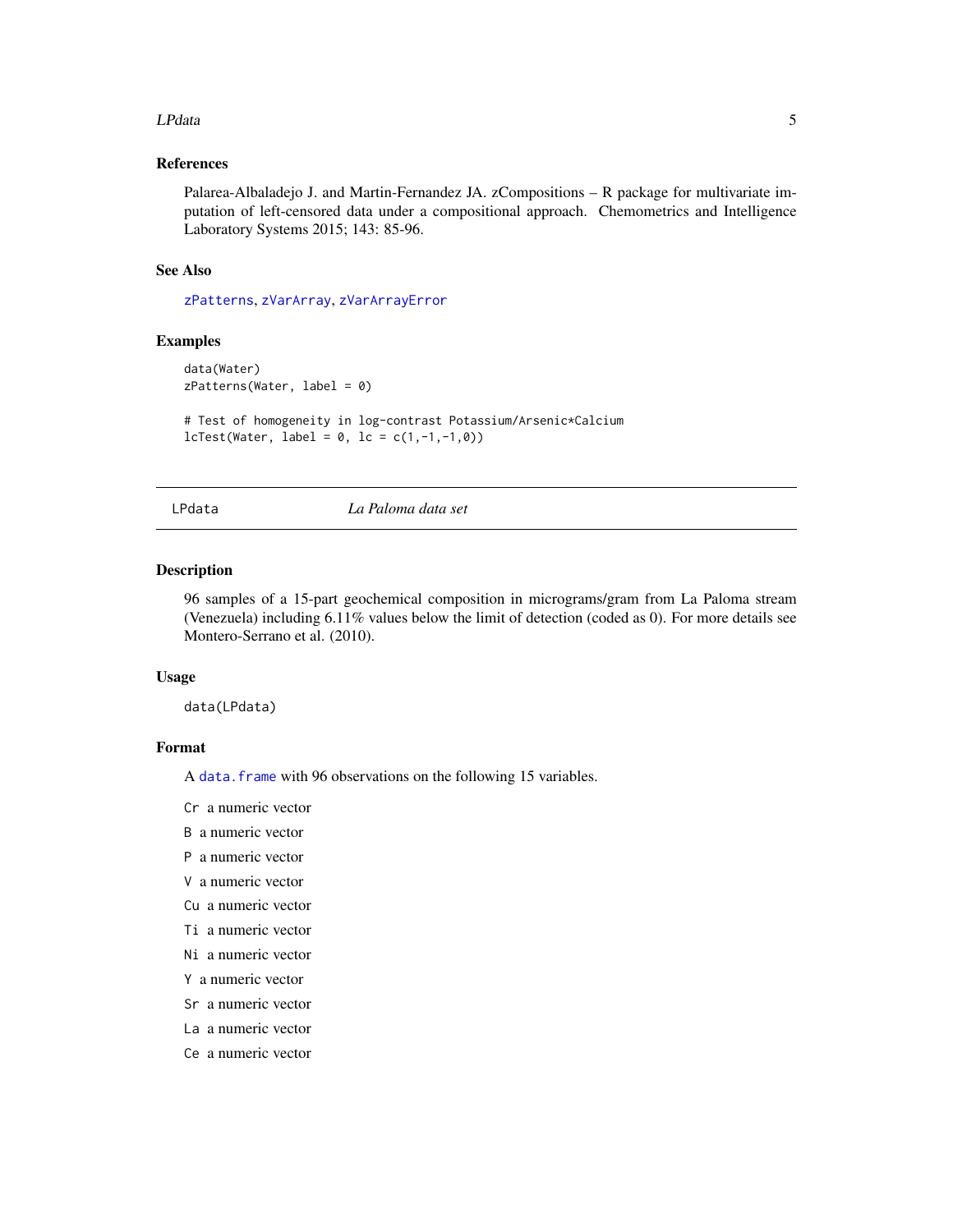- Ba a numeric vector
- Li a numeric vector
- K a numeric vector
- Rb a numeric vector

#### References

Montero-Serrano JC, Palarea-Albaladejo J, Martin-Fernandez JA, and Martinez-Santana M and Gutierrez-Martin JV. Multivariate analysis applied to chemostratigraphic data: identification of chemofacies and stratigraphic correlation, Sedimentary Geology 2010; 228(3-4): 218-228 .

#### Examples

data(LPdata) zPatterns(LPdata,label=0)

LPdataZM *La Paloma data set (incl. zeros and missing data)*

### Description

96 samples of a 15-part geochemical composition in micrograms/gram from La Paloma stream (Venezuela). For more details see Montero-Serrano et al. (2010).

Duplicate of the LPdata data set including 2.36% missing at random cells (35.42% samples with missing data; coded as NA) along with 6.11% values below the limit of detection (coded as 0).

#### Usage

data(LPdataZM)

#### Format

A [data.frame](#page-0-0) with 96 observations on the following 15 variables.

Cr a numeric vector

B a numeric vector

- P a numeric vector
- V a numeric vector
- Cu a numeric vector
- Ti a numeric vector
- Ni a numeric vector
- Y a numeric vector
- Sr a numeric vector

<span id="page-5-0"></span>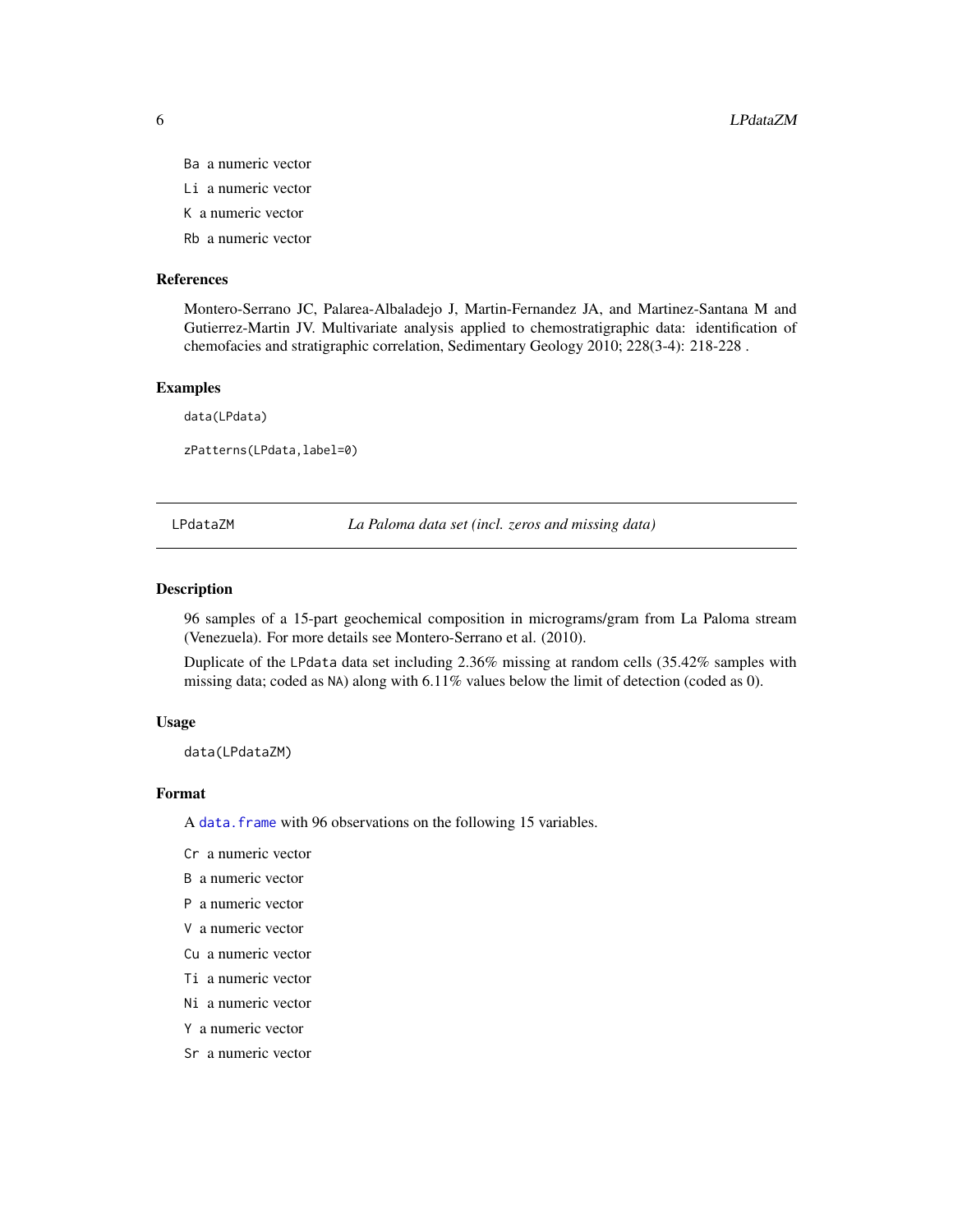- <span id="page-6-0"></span>La a numeric vector
- Ce a numeric vector
- Ba a numeric vector
- Li a numeric vector
- K a numeric vector
- Rb a numeric vector

#### References

Montero-Serrano JC, Palarea-Albaladejo J, Martin-Fernandez JA, and Martinez-Santana M and Gutierrez-Martin JV. Multivariate analysis applied to chemostratigraphic data: identification of chemofacies and stratigraphic correlation, Sedimentary Geology 2010; 228(3-4): 218-228 .

# See Also

[LPdata](#page-4-1)

# Examples

data(LPdataZM)

zPatterns(LPdataZM,label=0) # Show zero patterns

zPatterns(LPdataZM,label=NA) # Show missingness patterns

<span id="page-6-1"></span>lrDA *Log-ratio DA algorithm*

#### Description

This function implements a simulation-based Data Augmentation (DA) algorithm to impute leftcensored values (e.g. values below detection limit, rounded zeros) via coordinates representation of compositional data sets which incorporate the information of the relative covariance structure. Alternatively, this function can be used to impute missing data. Multiple imputation estimates can be also obtained from the output.

# Usage

```
lrDA(X, label = NULL, dl = NULL,ini.cov=c("lrEM","complete.obs","multRepl"), delta = 0.65,
      imp.missing = FALSE, n.iters = 1000, m = 1, store.mi = FALSE, closure = NULL)
```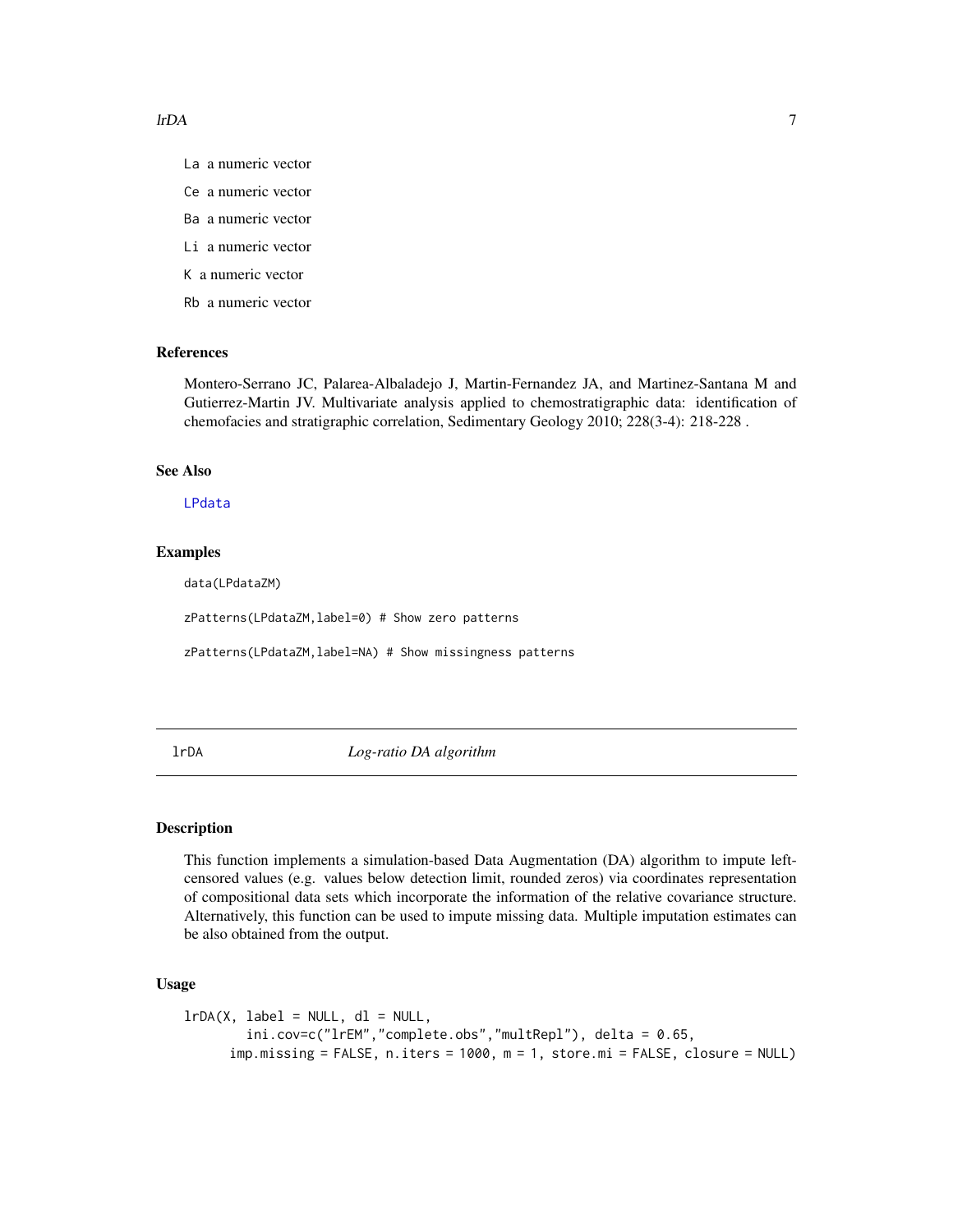### <span id="page-7-0"></span>Arguments

| X           | Compositional data set (matrix or data. frame class).                                                                                                                                                                                       |
|-------------|---------------------------------------------------------------------------------------------------------------------------------------------------------------------------------------------------------------------------------------------|
| label       | Unique label (numeric or character) used to denote unobserved left-censored<br>values in X.                                                                                                                                                 |
| dl          | Numeric vector or matrix of detection limits/thresholds. These must be given on<br>the same scale as X.                                                                                                                                     |
| ini.cov     | Initial estimation of the log-ratio covariance matrix. It can be based on IrEM<br>estimation ("1rEM", default), complete observations ("complete.obs") or mul-<br>tiplicative simple replacement ("multRepl").                              |
| delta       | If ini.cov="multRepl", delta parameter for initial multiplicative simple re-<br>placement ( $multRep1$ ) in proportions (default = 0.65).                                                                                                   |
| imp.missing | If TRUE then unobserved data identified by label are treated as missing data<br>$(detault = FALSE).$                                                                                                                                        |
| n.iters     | Number of iterations for the DA algorithm (default $= 1000$ ).                                                                                                                                                                              |
| m           | Number of multiple imputations (default $= 1$ ).                                                                                                                                                                                            |
| store.mi    | Logical value. If $m>1$ creates a list with m imputed data matrices. (store.mi=FALSE,<br>default).                                                                                                                                          |
| closure     | Closure value used to add a residual part if needed when multiplicative simple<br>replacement is used to initiate the DA algorithm, either directly (ini.cov="multRepl")<br>or as part of lrEM estimation (ini.cov="1rEM") (see ?multRepl). |

#### Details

After convergence of the Markov chain Monte Carlo (MCMC) iterative process to its steady state, this function imputes unobserved compositional parts by simulated values from their posterior predictive distributions through coordinates representation, given the information from the observed data. For left-censoring problems, it allows for either single (vector form) or multiple (matrix form, same size as X) limits of detection by component. Any threshold value can be set for noncensored elements (e.g. use 0 if no threshold for a particular column or element of the data matrix).

It produces imputed data sets on the same scale as the input data set. If X is not closed to a constant sum, then the results are adjusted to provide a compositionally equivalent data set, expressed in the original scale, which leaves the absolute values of the observed components unaltered.

The common conjugate normal inverted-Wishart distribution with non-informative Jeffreys prior has been assumed for the model parameters in the coordinates space. Under this setting, convergence is expected to be fast (n.iters set to 1000 by default). Besides, considering EM parameter estimates as initial point for the DA algorithm (ini.cov="1rEM") assures faster convergence by starting near the centre of the posterior distribution.

By setting m greater than 1, the procedure also allows for multiple imputations of the censored values drawn at regular intervals after convergence. In this case, in addition to the burn-in period for convergence, n.iters determines the gap, large enough to prevent from correlated values, between successive imputations. The total number of iterations is then n.iters\*m. By default, a single imputed data set results from averaging the m imputations in the space of coordinates. If store.mi=TRUE, a list with m imputed data sets is generated instead.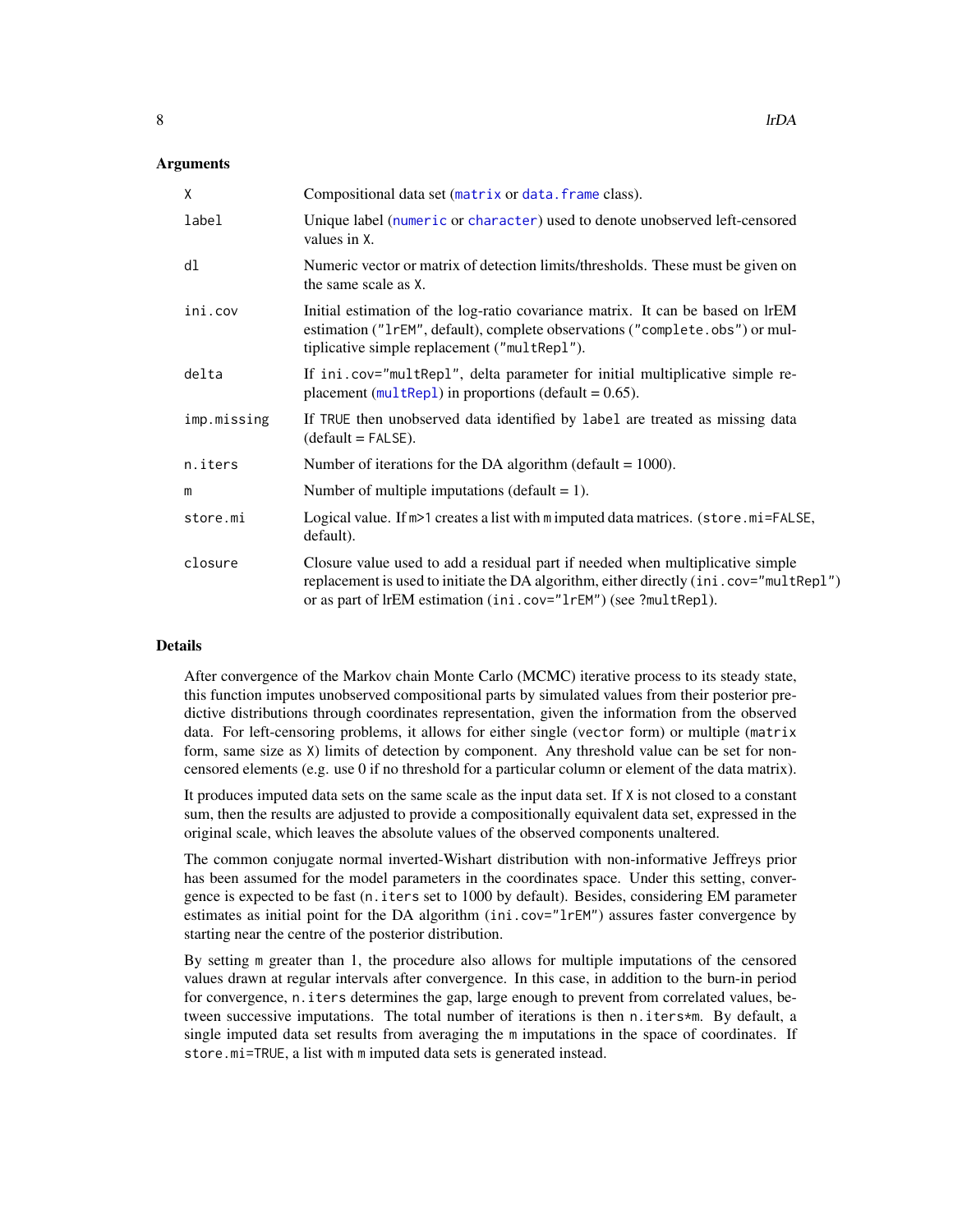<span id="page-8-0"></span>In the case of censoring patterns involving samples containing only one observed component, these are imputed by multiplicative simple replacement ([multRepl](#page-19-1)) and a warning message identifying them is printed.

#### *Missing data imputation*

This function can be employed to impute missing data by setting imp.missing = TRUE. For this case, the argument label indicates the unique label for missing values. The argument dl is ignored as it is meaningless here.

#### Value

A [data.frame](#page-0-0) object containing the imputed compositional data set in the same scale as the original, or a [list](#page-0-0) of imputed data sets if multiple imputation is carried out (m>1) and store.mi=TRUE.

#### References

Palarea-Albaladejo J, Martin-Fernandez JA, Olea, RA. A bootstrap estimation scheme for chemical compositional data with nondetects. Journal of Chemometrics 2014; 28: 585-599.

Palarea-Albaladejo J. and Martin-Fernandez JA. zCompositions – R package for multivariate imputation of left-censored data under a compositional approach. Chemometrics and Intelligence Laboratory Systems 2015; 143: 85-96.

#### See Also

[zPatterns](#page-28-1), [lrEM](#page-9-1), [multRepl](#page-19-1), [multLN](#page-17-1), [multKM](#page-15-1), [cmultRepl](#page-1-1)

# Examples

```
# Data set closed to 100 (percentages, common dl = 1%)
X <- matrix(c(26.91,8.08,12.59,31.58,6.45,14.39,
              39.73,26.20,0.00,15.22,6.80,12.05,
              10.76,31.36,7.10,12.74,31.34,6.70,
              10.85,46.40,31.89,10.86,0.00,0.00,
              7.57,11.35,30.24,6.39,13.65,30.80,
              38.09,7.62,23.68,9.70,20.91,0.00,
              27.67,7.15,13.05,32.04,6.54,13.55,
              44.41,15.04,7.95,0.00,10.82,21.78,
              11.50,30.33,6.85,13.92,30.82,6.58,
              19.04,42.59,0.00,38.37,0.00,0.00),byrow=TRUE,ncol=6)
# Imputation by single simulated values
X_lrDA <- lrDA(X,label=0,dl=rep(1,6),ini.cov="multRepl",n.iters=150)
# Imputation by multiple imputation (m = 5, one imputation every 150 iterations)
X_milrDA <- lrDA(X,label=0,dl=rep(1,6),ini.cov="multRepl",m=5,n.iters=150)
# Multiple limits of detection by component
mdl <- matrix(0,ncol=6,nrow=10)
mdl[2,] < - rep(1,6)mdl[4,] < - rep(0.75, 6)mdl[6, ] \leq rep(0.5, 6)
```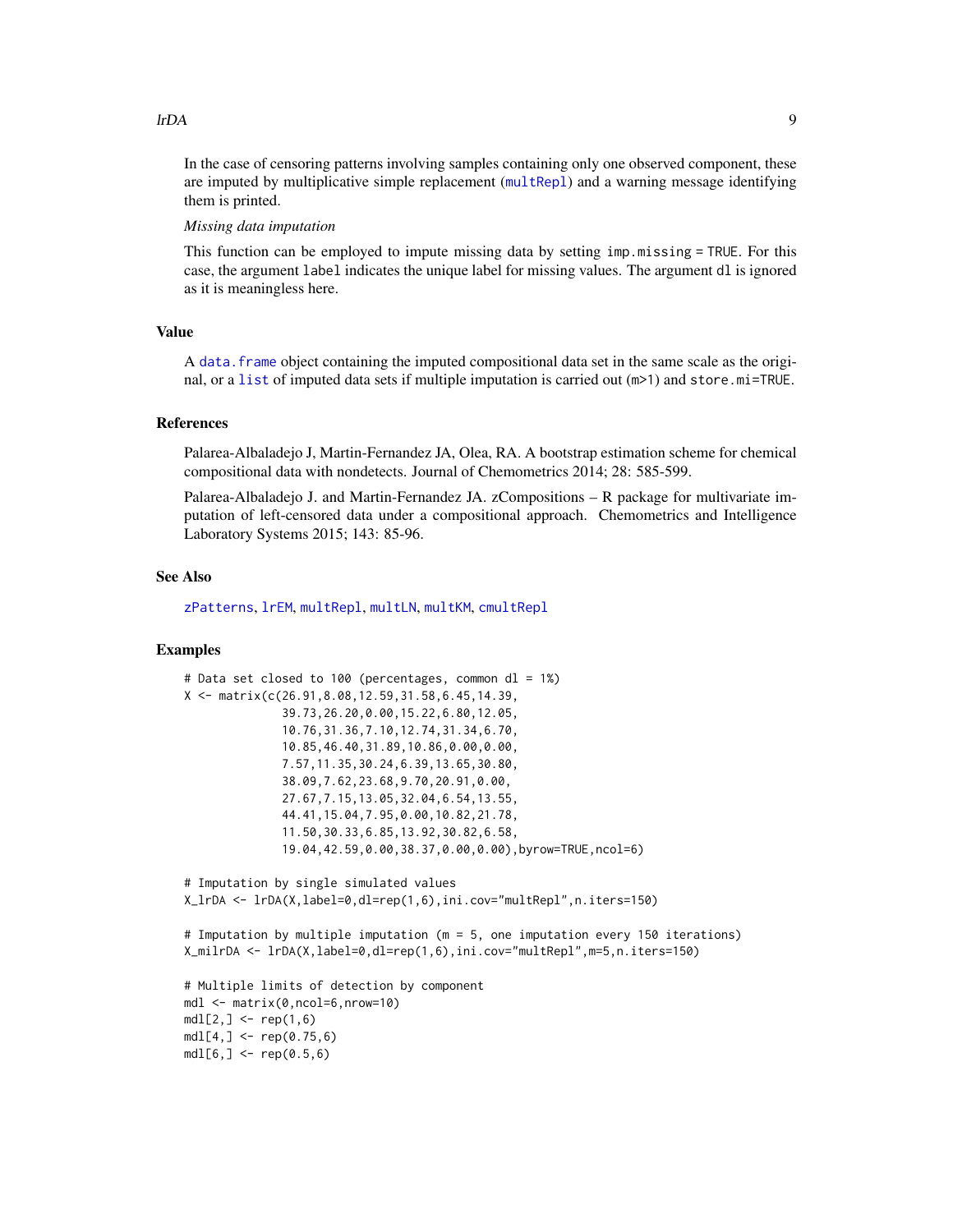```
mdl[8, ] \leq - rep(0.5, 6)mdl[10, ] \leftarrow c(0, 0, 1, 0, 0.8, 0.7)X_lrDA2 <- lrDA(X,label=0,dl=mdl,ini.cov="multRepl",n.iters=150)
# Non-closed compositional data set
data(LPdata) # data (ppm/micrograms per gram)
dl <- c(2,1,0,0,2,0,6,1,0.6,1,1,0,0,632,10) # limits of detection (0 for no limit)
LPdata2 <- subset(LPdata, select=-c(Cu,Ni,La)) # select a subset for illustration purposes
dl2 <- dl[-c(5,7,10)]
## Not run: # May take a little while
LPdata2_lrDA <- lrDA(LPdata2,label=0,dl=dl2)
## End(Not run)
## Not run: # May take a little while
# Treating zeros as missing data for illustration purposes only
LPdata2_lrDAmiss <- lrDA(LPdata2, label=0, imp.missing=TRUE, closure=10^6)
## End(Not run)
```
<span id="page-9-1"></span>lrEM *Log-ratio EM algorithm*

#### Description

This function implements model-based ordinary and robust Expectation-Maximisation algorithms to impute left-censored data (e.g. values below detection limit, rounded zeros) via coordinates representation of compositional data which incorporate the information of the relative covariance structure. Alternatively, this function can be used to impute missing data.

#### Usage

```
lrEM(X, label = NULL, dl = NULL, rob = FALSE,
        ini.cov = c("complete.obs", "multRepl"), delta = 0.65,tolerance = 0.0001, max.iter = 50, rlm.maxit = 150,
        imp.missing = FALSE, suppress.print = FALSE, closure = NULL)
```
#### Arguments

| X.    | Compositional data set (matrix or data. frame class).                                                                                    |
|-------|------------------------------------------------------------------------------------------------------------------------------------------|
| label | Unique label (numeric or character) used to denote unobserved values in X.                                                               |
| d1    | Numeric vector or matrix of detection limits/thresholds. These must be given on<br>the same scale as X.                                  |
| rob   | Logical value. FALSE provides maximum-likelihood estimates of model param-<br>eters (default), TRUE provides robust parameter estimates. |

<span id="page-9-0"></span>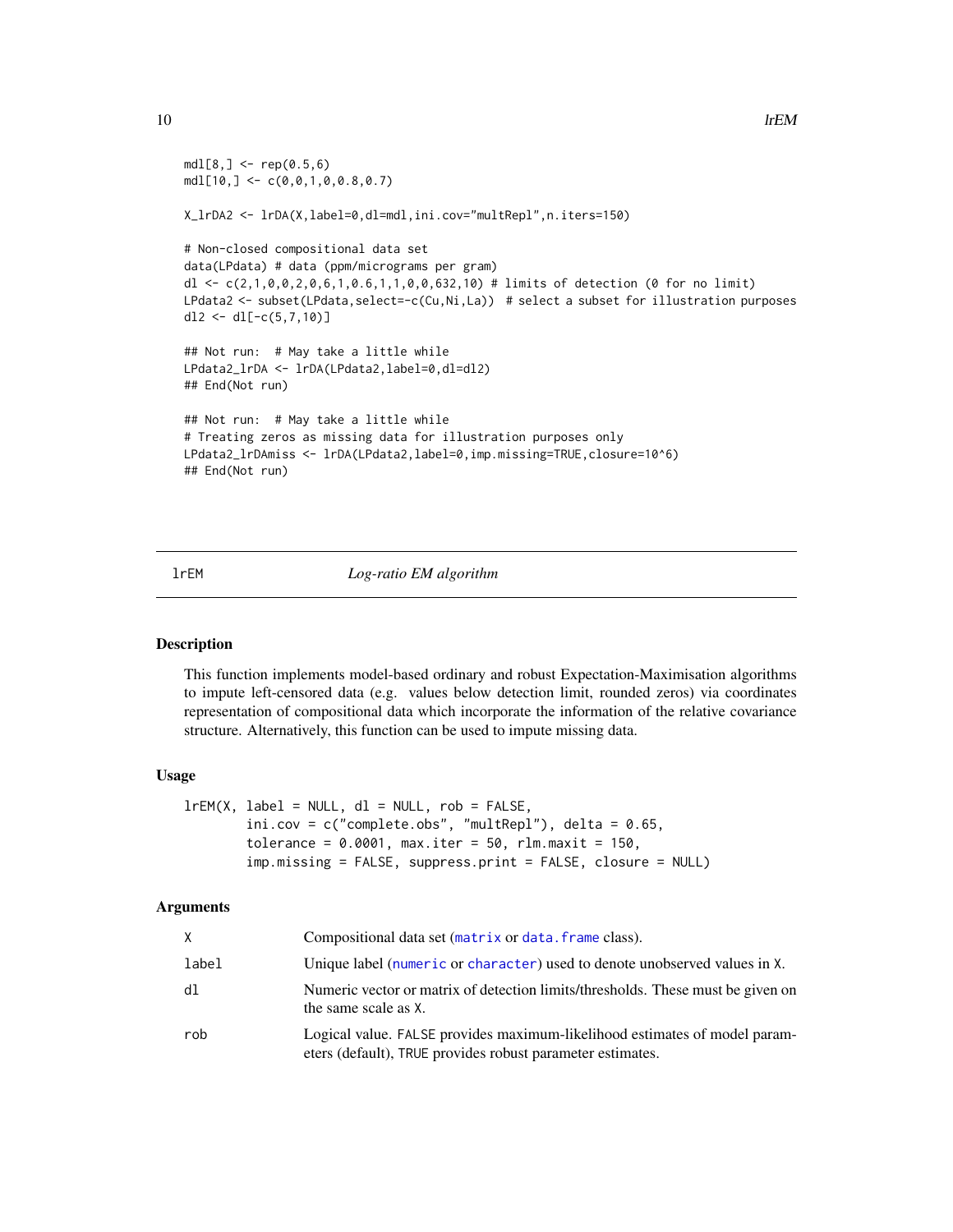<span id="page-10-0"></span>

| ini.cov     | Initial estimation of either the log-ratio covariance matrix (ML estimation) or<br>unobserved data (robust estimation). It can be based on either complete observa-<br>tions ("complete.obs", default) or multiplicative simple replacement ("multRepl"). |
|-------------|-----------------------------------------------------------------------------------------------------------------------------------------------------------------------------------------------------------------------------------------------------------|
| delta       | If ini.cov="multRepl", delta parameter for initial multiplicative simple re-<br>placement of left-censored data (see multRepl) expressed in proportions (de-<br>fault = $0.65$ ).                                                                         |
| tolerance   | Convergence criterion for the EM algorithm (default $= 0.0001$ ).                                                                                                                                                                                         |
| max.iter    | Maximum number of iterations for the EM algorithm (default $= 50$ ).                                                                                                                                                                                      |
| rlm.maxit   | If rob=TRUE, maximum number of iterations for the embedded robust regression<br>estimation (default = 150; see $r \ln m$ in MASS package for details).                                                                                                    |
| imp.missing | If TRUE then unobserved data identified by label are treated as missing data<br>$(detault = FALSE).$                                                                                                                                                      |
|             | suppress.print Suppress printed feedback (suppress.print = FALSE, default).                                                                                                                                                                               |
| closure     | Closure value used to add a residual part if needed when ini.cov="multRepl"<br>is used (see ?multRepl).                                                                                                                                                   |

#### Details

After convergence, this function imputes unobserved compositional data by their estimated conditional expected values through coordinates representation, given the information from the observed data. For left-censoring problems, it allows for either single (vector form) or multiple (matrix form, same size as X) limits of detection by component. Any threshold value can be set for noncensored elements (e.g. use 0 if no threshold for a particular column or element of the data matrix).

It produces an imputed data set on the same scale as the input data set. If X is not closed to a constant sum, then the results are adjusted to provide a compositionally equivalent data set, expressed in the original scale, which leaves the absolute values of the observed components unaltered.

Under maximum likelihood (ML) estimation (default, rob=FALSE), a correction factor based on the residual covariance obtained by censored regression is applied for the correct estimation of the conditional covariance matrix in the maximisation step of the EM algorithm. This is required in order to obtain the conditional expectation of the sum of cross-products between two components in the case that both involve imputed values. Note that the procedure is based on the oblique additive log-ratio (alr) transformation to simplify calculations and alleviates computational burden. Nonetheless, the same results would be obtained using an isometric log-ratio transformation (ilr). Note also that alr requires at least one complete column. Otherwise, a preliminary imputation, e.g. by [multRepl](#page-19-1) or [multLN](#page-17-1), of the most simplest censoring pattern may be enough. The argument ini.cov determines how the initial estimation of the log-ratio covariance matrix required to start the EM process is worked out.

Under robust estimation (rob=TRUE), the algorithm requires ilr transformations in order to satisfy requirements for robust estimation methods (MM-estimation by default, see rlm function for more details). An initial estimation of nondetects is required to get the algorithm started. This can be based on either the subset of fully observed cases (ini.cov="complete.obs") or a multiplicative simple replacement of all nondetects in the data set (ini.cov="multRepl"). Note that the robust regression method involved includes random elements which can, occasionally, give rise to [NaN](#page-0-0) values getting the routine execution halted. If this happened, we suggest to simply re-run the function once again.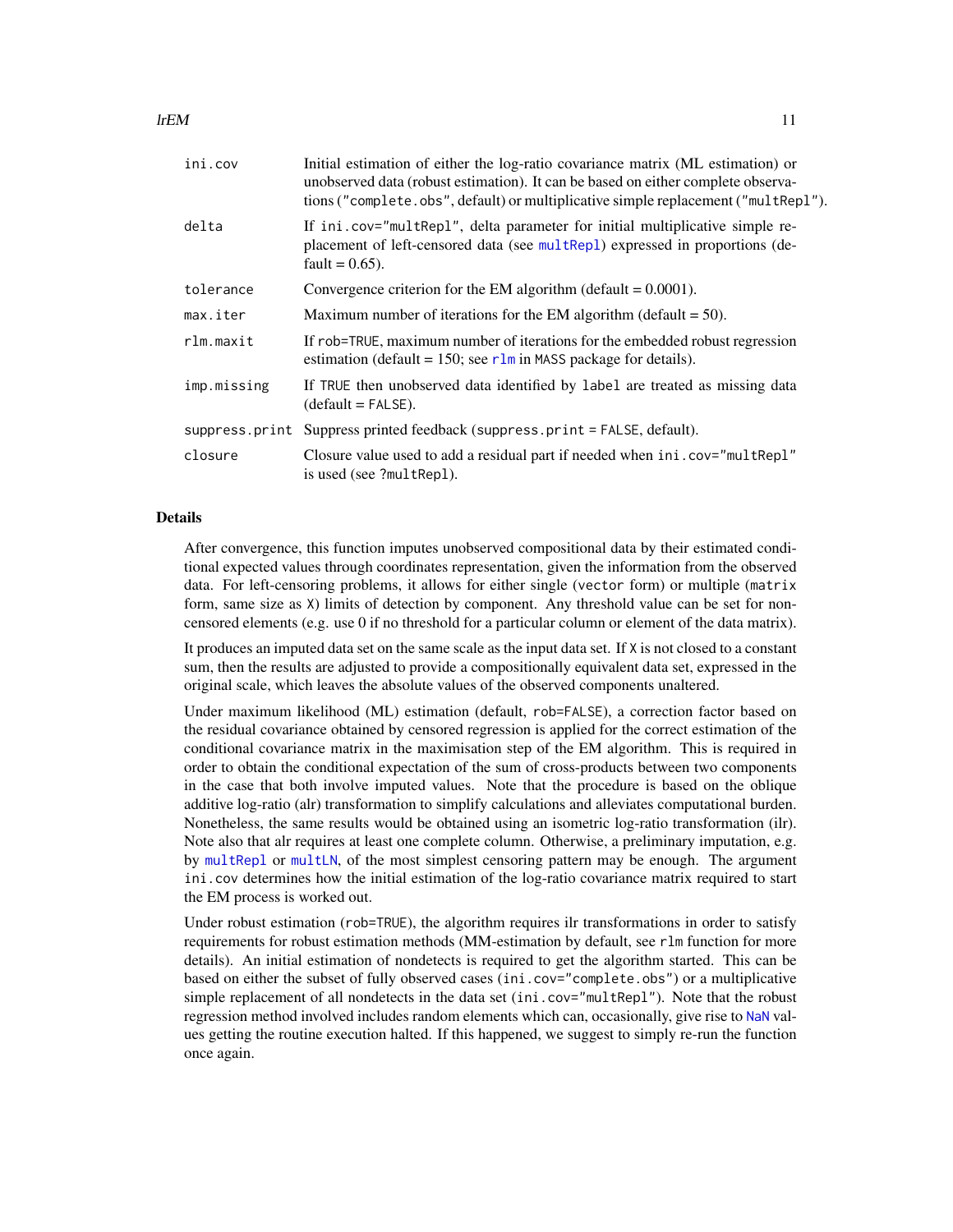<span id="page-11-0"></span>Note that conditional imputation based on log-ratio coordinates cannot be conducted when there exist censoring patterns including samples with only one observed component. As a workaround, lrEM applies multiplicative simple replacement ([multRepl](#page-19-1)) on those and a warning message identifying the problematic cases is printed. Alternatively, it might be sensible to simply remove those non-informative samples from the data set.

### *Missing data imputation*

This function can be employed to impute missing data with their conditional expectation using the EM algorithm under regular conditions by setting imp.missing = TRUE. Either maximum-likelihood or robust estimation can be used through the rob argument. For this case, the argument label indicates the unique label for missing values. The algorithm can be initiated using either "complete.obs" or "multRepl" (for missing data) as specified by the ini.cov argument. The argument dl is ignored as it is meaningless here.

#### Value

A [data.frame](#page-0-0) object containing the imputed compositional data set in the same scale as the original. The number of iterations required for convergence is also printed (this can be suppressed by setting suppress.print=TRUE).

### References

Martin-Fernandez, J.A., Hron, K., Templ, M., Filzmoser, P., Palarea-Albaladejo, J. Model-based replacement of rounded zeros in compositional data: classical and robust approaches. Computational Statistics & Data Analysis 2012; 56: 2688-2704.

Palarea-Albaladejo J, Martin-Fernandez JA, Gomez-Garcia J. A parametric approach for dealing with compositional rounded zeros. Mathematical Geology 2007; 39: 625-45.

Palarea-Albaladejo J, Martin-Fernandez JA. A modified EM alr-algorithm for replacing rounded zeros in compositional data sets. Computers & Geosciences 2008; 34(8): 902-917.

Palarea-Albaladejo J, Martin-Fernandez JA. Values below detection limit in compositional chemical data. Analytica Chimica Acta 2013; 764: 32-43. DOI: [http://dx.doi.org/10.1016/j.aca.](http://dx.doi.org/10.1016/j.aca.2012.12.029) [2012.12.029](http://dx.doi.org/10.1016/j.aca.2012.12.029).

Palarea-Albaladejo J. and Martin-Fernandez JA. zCompositions – R package for multivariate imputation of left-censored data under a compositional approach. Chemometrics and Intelligence Laboratory Systems 2015; 143: 85-96.

#### See Also

[zPatterns](#page-28-1), [lrDA](#page-6-1), [multRepl](#page-19-1), [multLN](#page-17-1), [multKM](#page-15-1), [cmultRepl](#page-1-1)

#### Examples

```
# Data set closed to 100 (percentages, common dl = 1%)
X <- matrix(c(26.91,8.08,12.59,31.58,6.45,14.39,
              39.73,26.20,0.00,15.22,6.80,12.05,
              10.76,31.36,7.10,12.74,31.34,6.70,
              10.85,46.40,31.89,10.86,0.00,0.00,
              7.57,11.35,30.24,6.39,13.65,30.80,
              38.09,7.62,23.68,9.70,20.91,0.00,
```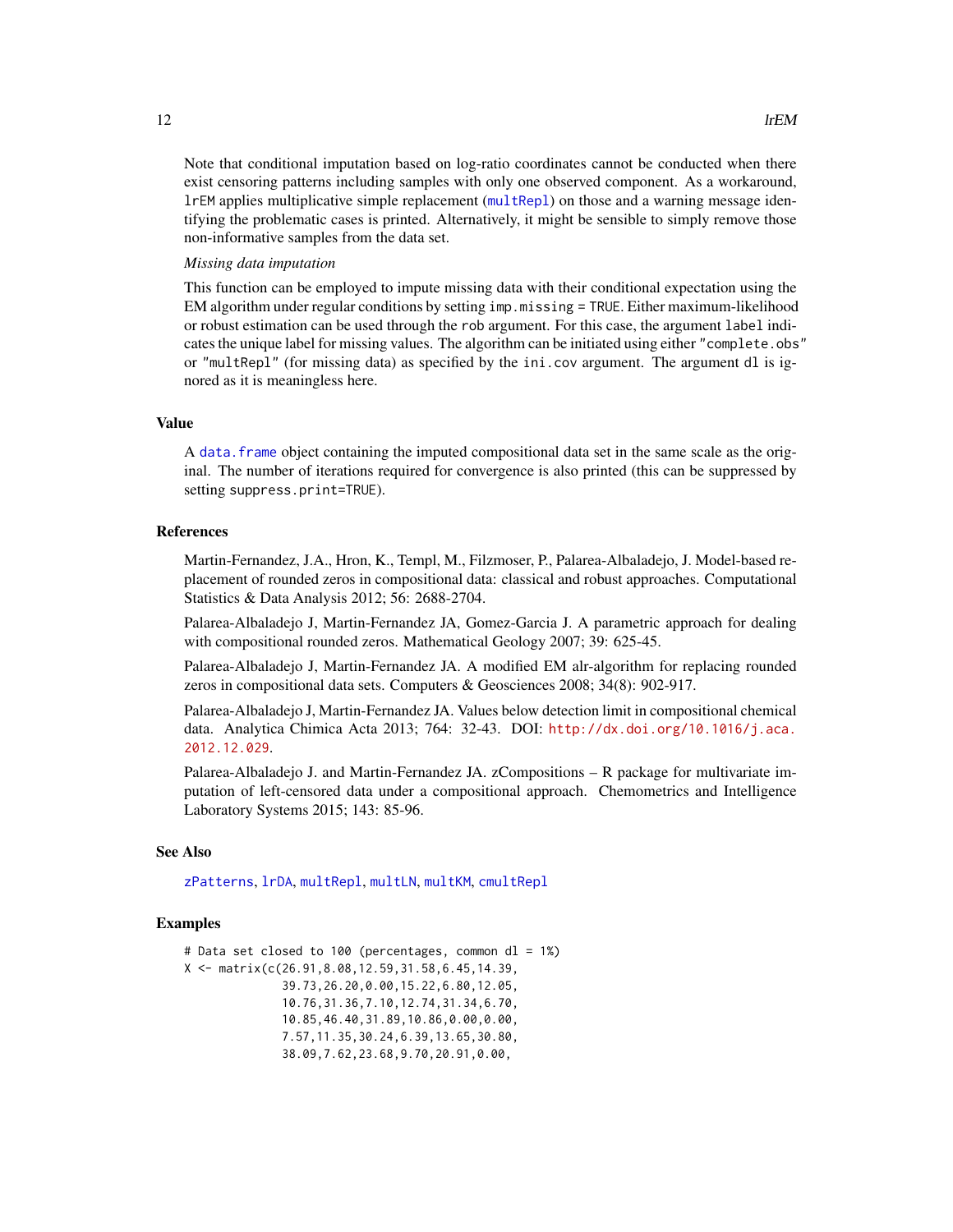```
27.67,7.15,13.05,32.04,6.54,13.55,
              44.41,15.04,7.95,0.00,10.82,21.78,
              11.50,30.33,6.85,13.92,30.82,6.58,
              19.04,42.59,0.00,38.37,0.00,0.00),byrow=TRUE,ncol=6)
X_lrEM <- lrEM(X,label=0,dl=rep(1,6),ini.cov="multRepl")
X_roblrEM <- lrEM(X,label=0,dl=rep(1,6),ini.cov="multRepl",rob=TRUE,tolerance=0.001)
# Multiple limits of detection by component
mdl <- matrix(0,ncol=6,nrow=10)
mdl[2,] < - rep(1,6)mdl[4, ] \leq rep(0.75, 6)mdl[6, ] \leq rep(0.5, 6)mdl[8, ] \leq rep(0.5, 6)mdl[10, ] \leftarrow c(0, 0, 1, 0, 0.8, 0.7)X_lrEM2 <- lrEM(X,label=0,dl=mdl,ini.cov="multRepl")
# Non-closed compositional data set
data(LPdata) # data (ppm/micrograms per gram)
dl <- c(2,1,0,0,2,0,6,1,0.6,1,1,0,0,632,10) # limits of detection (0 for no limit)
LPdata2 <- subset(LPdata,select=-c(Cu,Ni,La)) # select a subset for illustration purposes
dl2 <- dl[-c(5,7,10)]
LPdata2_lrEM <- lrEM(LPdata2,label=0,dl=dl2)
LPdata2_roblrEM <- lrEM(LPdata2,label=0,dl=dl2,rob=TRUE,tolerance=0.005)
# Two subsets of limits of detection (using e.g. robust parameter estimation)
 # Using a subset of LPdata for faster execution
data(LPdata) # data (ppm/micrograms per gram)
LPdata2 <- subset(LPdata,select=-c(Cu,Ni,La))
dl2 \leftarrow c(2,1,0,0,0,1,0.6,1,0,0,632,10)# DLs for first 50 samples of LPdata2
dl2a <- matrix(rep(1,50),ncol=1)%*%dl2
 # DLs for last 46 samples of LPdata
dl2b <- matrix(rep(1,46),ncol=1)%*%c(1,0.5,0,0,0,0.75,0.3,1,0,0,600,8)
mdl <- rbind(dl2a,dl2b)
LPdata2_roblrEM <- lrEM(LPdata2,label=0,dl=mdl,rob=TRUE,tolerance=0.005)
# Treating zeros as missing data for illustration purposes only
LPdata2_miss <- lrEM(LPdata2,label=0,imp.missing=TRUE)
```
<span id="page-12-1"></span>lrEMplus *Log-ratio EM algorithm (plus)*

#### Description

This function implements an extended version of the log-ratio EM algorithm (lrEM function) to simultaneously deal with both zeros (i.e. data below detection limit, rounded zeros) and missing data in compositional data sets.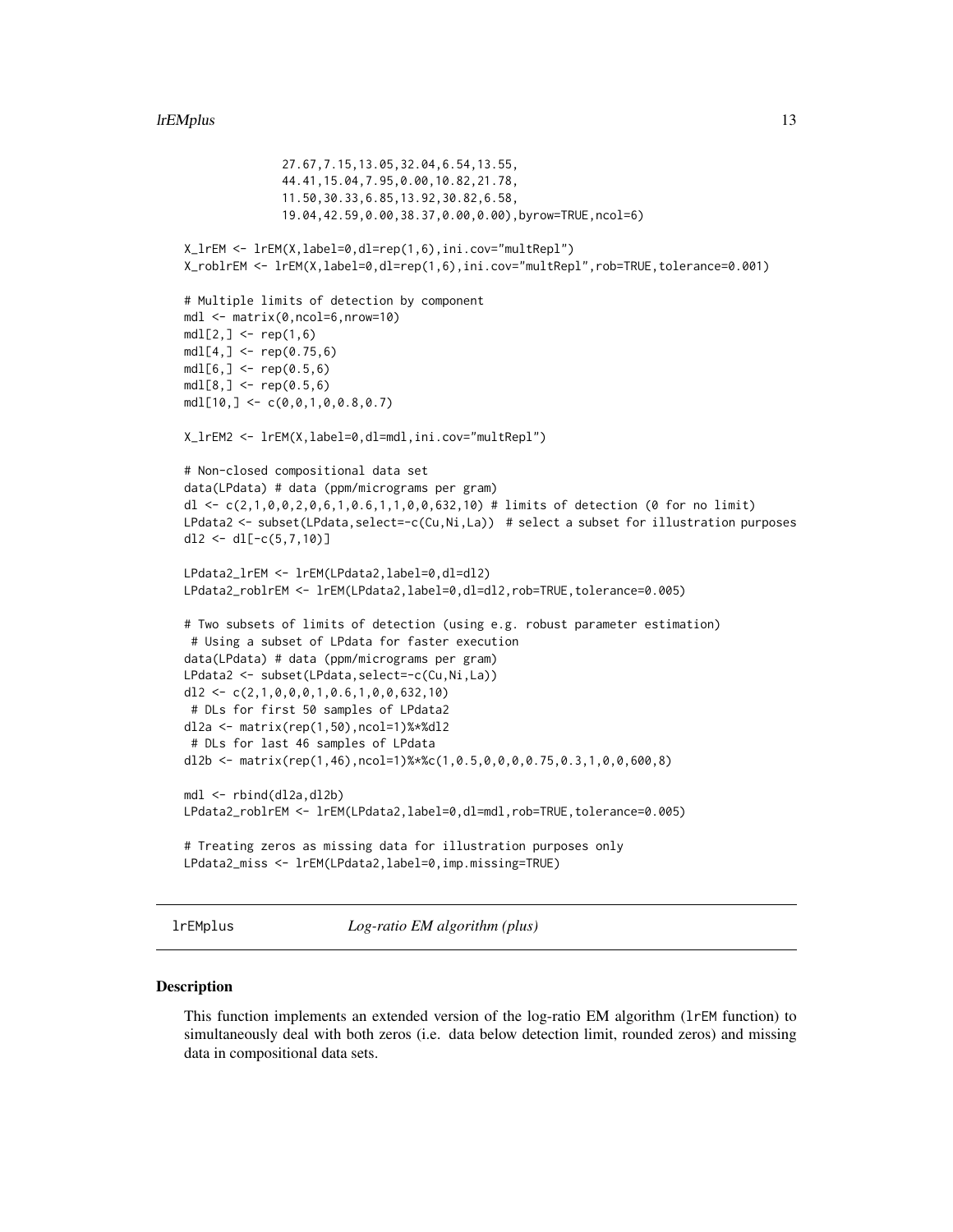<span id="page-13-0"></span>Note: zeros and missing data must be labelled using 0 and NA respectively to use this function.

#### Usage

```
lrEMplus(X, dl = NULL, rob = FALSE,
        ini.cov = c("complete.obs", "multRepl"), delta = 0.65,tolerance = 0.0001, max.iter = 50, rlm.maxit = 150,
       suppress.print = FALSE, closure = NULL)
```
# Arguments

| X         | Compositional data set (matrix or data. frame class).                                                                                                                                                                                                     |
|-----------|-----------------------------------------------------------------------------------------------------------------------------------------------------------------------------------------------------------------------------------------------------------|
| dl        | Numeric vector or matrix of detection limits/thresholds. These must be given on<br>the same scale as X.                                                                                                                                                   |
| rob       | Logical value. FALSE provides maximum-likelihood estimates of model param-<br>eters (default), TRUE provides robust parameter estimates.                                                                                                                  |
| ini.cov   | Initial estimation of either the log-ratio covariance matrix (ML estimation) or<br>unobserved data (robust estimation). It can be based on either complete observa-<br>tions ("complete.obs", default) or multiplicative simple replacement ("multRepl"). |
| delta     | If ini.cov="multRepl", delta parameter for initial multiplicative simple re-<br>placement of left-censored data (see multRepl) expressed in proportions (de-<br>fault = $0.65$ ).                                                                         |
| tolerance | Convergence criterion (default $= 0.0001$ ).                                                                                                                                                                                                              |
| max.iter  | Maximum number of iterations (default $=$ 50).                                                                                                                                                                                                            |
| rlm.maxit | If rob=TRUE, maximum number of iterations for the embedded robust regression<br>estimation (default = 150; see $r \ln m$ in MASS package for details).                                                                                                    |
|           | suppress.print Suppress printed feedback (suppress.print = FALSE, default).                                                                                                                                                                               |
| closure   | Closure value used to add a residual part if needed when ini.cov="multRepl"<br>is used (see ?multRepl).                                                                                                                                                   |

# Details

The procedure starts with an initial imputation of either zeros (using simple replacement with delta\*dl) or missing values (using geometric mean imputation from observed data) depending of which problem is the least frequent in the data set. Subsequently, iterative calls to lrEM replace zeros and missing data alternately until convergence to a stable solution or the maximum number of iterations is reached.

See ?lrEM for more details.

# Value

A [data.frame](#page-0-0) object containing the imputed compositional data set in the same scale as the original. The number of iterations required for convergence is also printed (this can be suppressed by setting suppress.print=TRUE).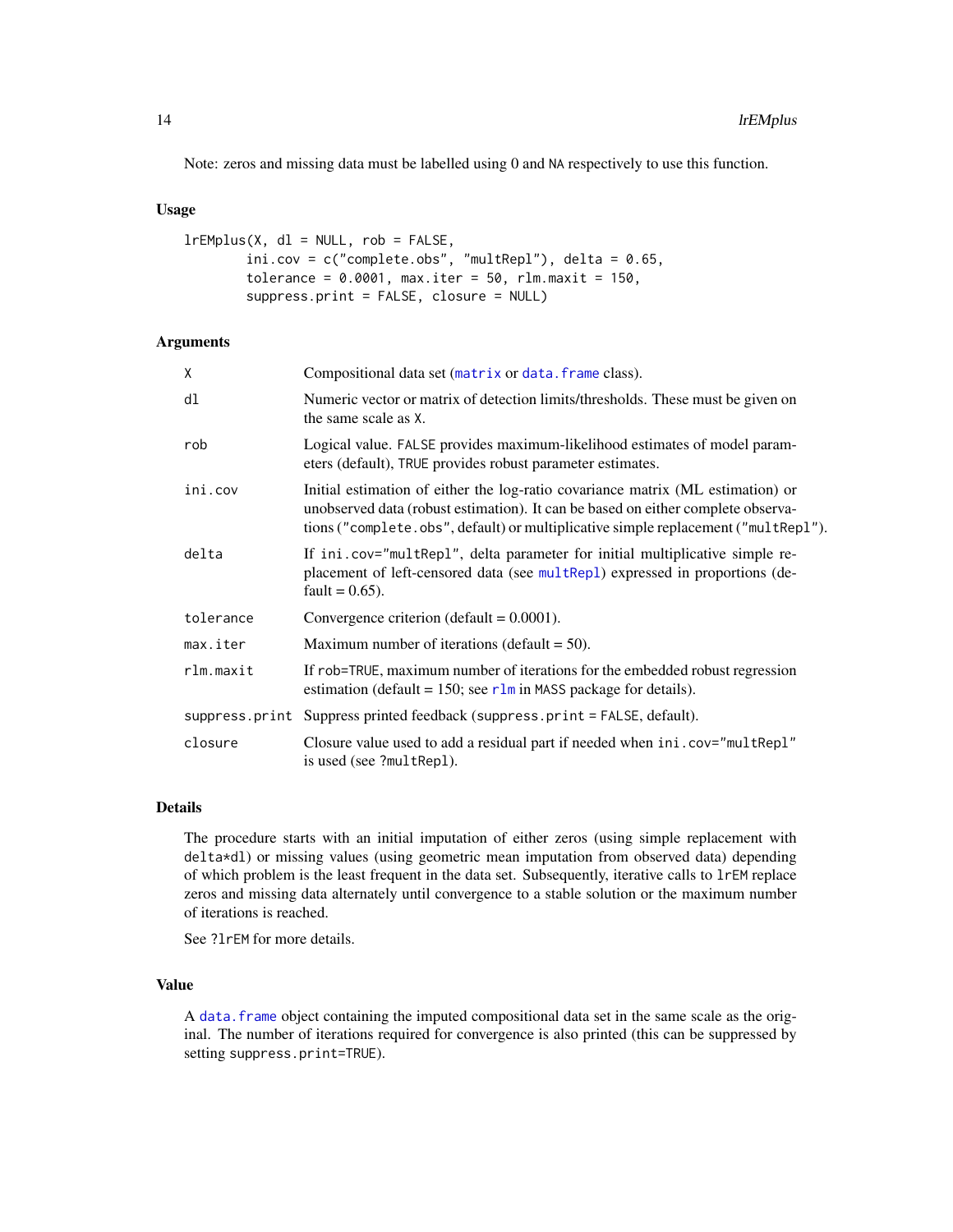#### <span id="page-14-0"></span>lrEMplus 15

#### References

Martin-Fernandez, J.A., Hron, K., Templ, M., Filzmoser, P., Palarea-Albaladejo, J. Model-based replacement of rounded zeros in compositional data: classical and robust approaches. Computational Statistics & Data Analysis 2012; 56: 2688-2704.

Palarea-Albaladejo J, Martin-Fernandez JA, Gomez-Garcia J. A parametric approach for dealing with compositional rounded zeros. Mathematical Geology 2007; 39: 625-45.

Palarea-Albaladejo J, Martin-Fernandez JA. A modified EM alr-algorithm for replacing rounded zeros in compositional data sets. Computers & Geosciences 2008; 34(8): 902-917.

Palarea-Albaladejo J, Martin-Fernandez JA. Values below detection limit in compositional chemical data. Analytica Chimica Acta 2013; 764: 32-43. DOI: [http://dx.doi.org/10.1016/j.aca.](http://dx.doi.org/10.1016/j.aca.2012.12.029) [2012.12.029](http://dx.doi.org/10.1016/j.aca.2012.12.029).

Palarea-Albaladejo J. and Martin-Fernandez JA. zCompositions – R package for multivariate imputation of left-censored data under a compositional approach. Chemometrics and Intelligence Laboratory Systems 2015; 143: 85-96.

#### See Also

[lrEM](#page-9-1)

#### Examples

```
# Data set closed to 100 (percentages, common dl = 1%)
# (Note that zeros and missing in the same row or column are allowed)
X <- matrix(c(26.91,8.08,12.59,31.58,6.45,14.39,
              39.73,41.42,0.00,NA,6.80,12.05,
              NA,35.13,7.96,14.28,35.12,7.51,
              10.85,46.40,31.89,10.86,0.00,0.00,
              10.85,16.27,NA,9.16,19.57,44.15,
              38.09,7.62,23.68,9.70,20.91,0.00,
              NA,9.89,18.04,44.30,9.04,18.73,
              44.41,15.04,7.95,0.00,10.82,21.78,
              11.50,30.33,6.85,13.92,30.82,6.58,
              19.04,42.59,0.00,38.37,0.00,0.00),byrow=TRUE,ncol=6)
X_lrEMplus <- lrEMplus(X,dl=rep(1,6),ini.cov="multRepl")
X_roblrEMplus <- lrEMplus(X,dl=rep(1,6),ini.cov="multRepl",rob=TRUE,max.iter=4)
# Multiple limits of detection by component
mdl <- matrix(0,ncol=6,nrow=10)
mdl[2, ] \leq rep(1, 6)mdl[4,] < - rep(0.75, 6)mdl[6, ] \leq rep(0.5, 6)mdl[8, ] \leq rep(0.5, 6)mdl[10, ] \leftarrow c(0, 0, 1, 0, 0.8, 0.7)X_lrEMplus2 <- lrEMplus(X,dl=mdl,ini.cov="multRepl")
# Non-closed compositional data set
data(LPdataZM) # (in ppm; 0 is nondetect and NA is missing data)
```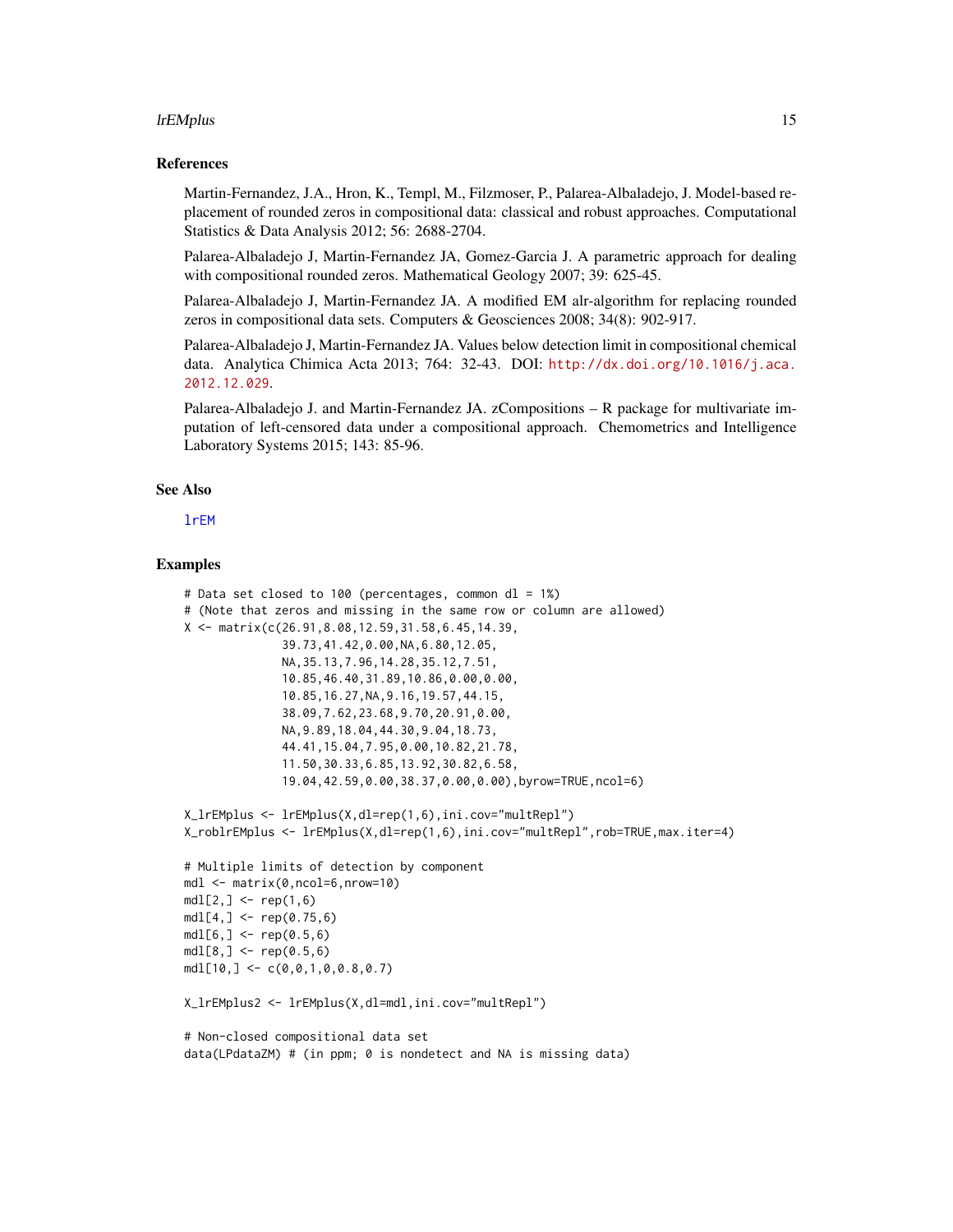<span id="page-15-0"></span>dl <- c(2,1,0,0,2,0,6,1,0.6,1,1,0,0,632,10) # limits of detection (0 for no limit) LPdataZM2 <- subset(LPdataZM, select=-c(Cu,Ni,La)) # select a subset for illustration purposes dl2 <- dl[-c(5,7,10)]

LPdataZM2\_lrEMplus <- lrEMplus(LPdataZM2,dl=dl2)

mdl *Water data set: matrix of limits of detection*

# Description

Matrix of varying limits of detection for the [Water](#page-26-1) data set.

#### Usage

data(mdl)

# Format

A [matrix](#page-0-0) with 100 rows and 4 columns.

#### Details

Three limits of detection (0.75, 1 and 1.25) were considered for Potassium, four for Arsenic (1.5, 3, 4 and 5), two for Sulphate (29 and 35) and no one for Calcium.

# Examples

data(Water) data(mdl)

<span id="page-15-1"></span>multKM *Multiplicative Kaplan-Meier smoothing spline (KMSS) replacement*

# Description

This function implements non-parametric multiplicative KMSS imputation of left-censored values (e.g. values below detection limit, rounded zeros) in compositional data sets. It is based on simulation from a smoothing spline fitted to the Kaplan-Meier (KM) estimate of the empirical cumulative distribution function (ECDF) of the data.

#### Usage

```
multKM(X, label = NULL, dl = NULL, n.draws = 1000, n.knots = NULL)
```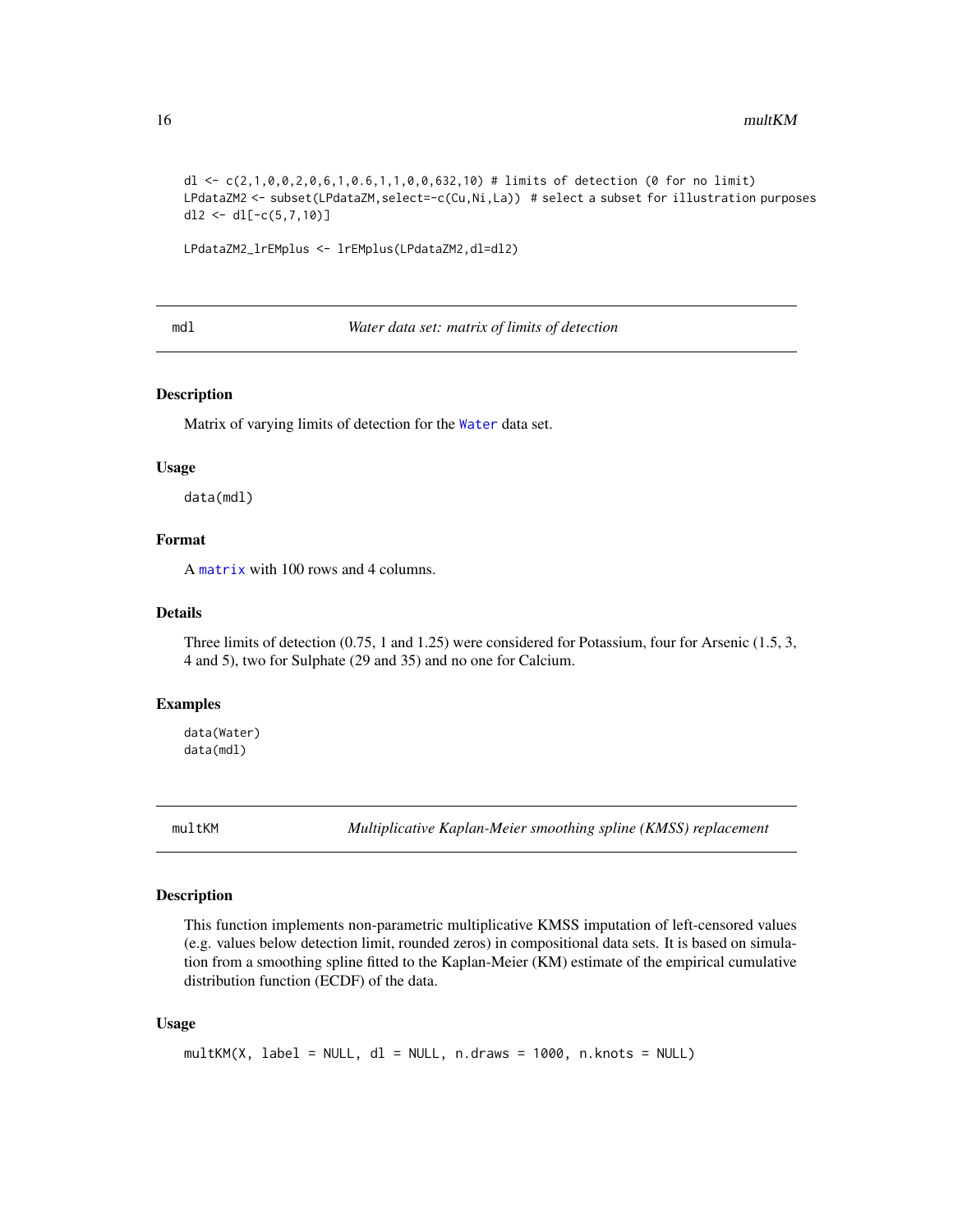#### <span id="page-16-0"></span> $multKM$  and the set of the set of the set of the set of the set of the set of the set of the set of the set of the set of the set of the set of the set of the set of the set of the set of the set of the set of the set of th

#### Arguments

| X       | Compositional data set (matrix or data. frame class).                                                                                                                                                             |
|---------|-------------------------------------------------------------------------------------------------------------------------------------------------------------------------------------------------------------------|
| label   | Unique label (numeric or character) used to denote unobserved left-censored<br>values in X.                                                                                                                       |
| dl      | Numeric vector or matrix of detection limits/thresholds. These must be given on<br>the same scale as X.                                                                                                           |
| n.draws | Number of random draws from the inverse KM ECDF generated to produce an<br>averaged imputed value (n.draws=1000, default).                                                                                        |
| n.knots | Integer or function giving the number of knots used for fitting a cubic smoothing<br>spline to the KM ECDF (see smooth. spline for default value). It allows for a<br>vector or list of settings per column of X. |

# Details

This function imputes left-censored compositional values by averaging (geometric mean) n random draws (n.draws argument) from a cubic smoothing spline curve fitting the inverse KM ECDF below the corresponding limit of detection or censoring threshold. It then applies a multiplicative adjustment to preserve the multivariate compositional properties of the samples. It allows for either single (vector form) or multiple (matrix form, same size as X) limits of detection by component. Although note that it is equivalent to simple substitution by the limit of detection for singly censored components. Any threshold value can be set for non-censored elements (e.g. use 0 if no threshold for a particular column or element of the data matrix).

It produces an imputed data set on the same scale as the input data set. If X is not closed to a constant sum, then the results are adjusted to provide a compositionally equivalent data set, expressed in the original scale, which leaves the absolute values of the observed components unaltered.

The level of smoothing of the estimated spline can be controlled by the n.knots argument. The function [splineKM](#page-25-1) can assist in choosing a finer value, although the default setting works generally well.

#### Value

A [data.frame](#page-0-0) object containing the imputed compositional data set in the same scale as the original.

### References

Palarea-Albaladejo J. and Martin-Fernandez JA. zCompositions – R package for multivariate imputation of left-censored data under a compositional approach. Chemometrics and Intelligent Laboratory Systems 2015; 143: 85-96.

# See Also

[zPatterns](#page-28-1), [splineKM](#page-25-1), [lrEM](#page-9-1), [lrDA](#page-6-1), [multRepl](#page-19-1), [multLN](#page-17-1), [cmultRepl](#page-1-1)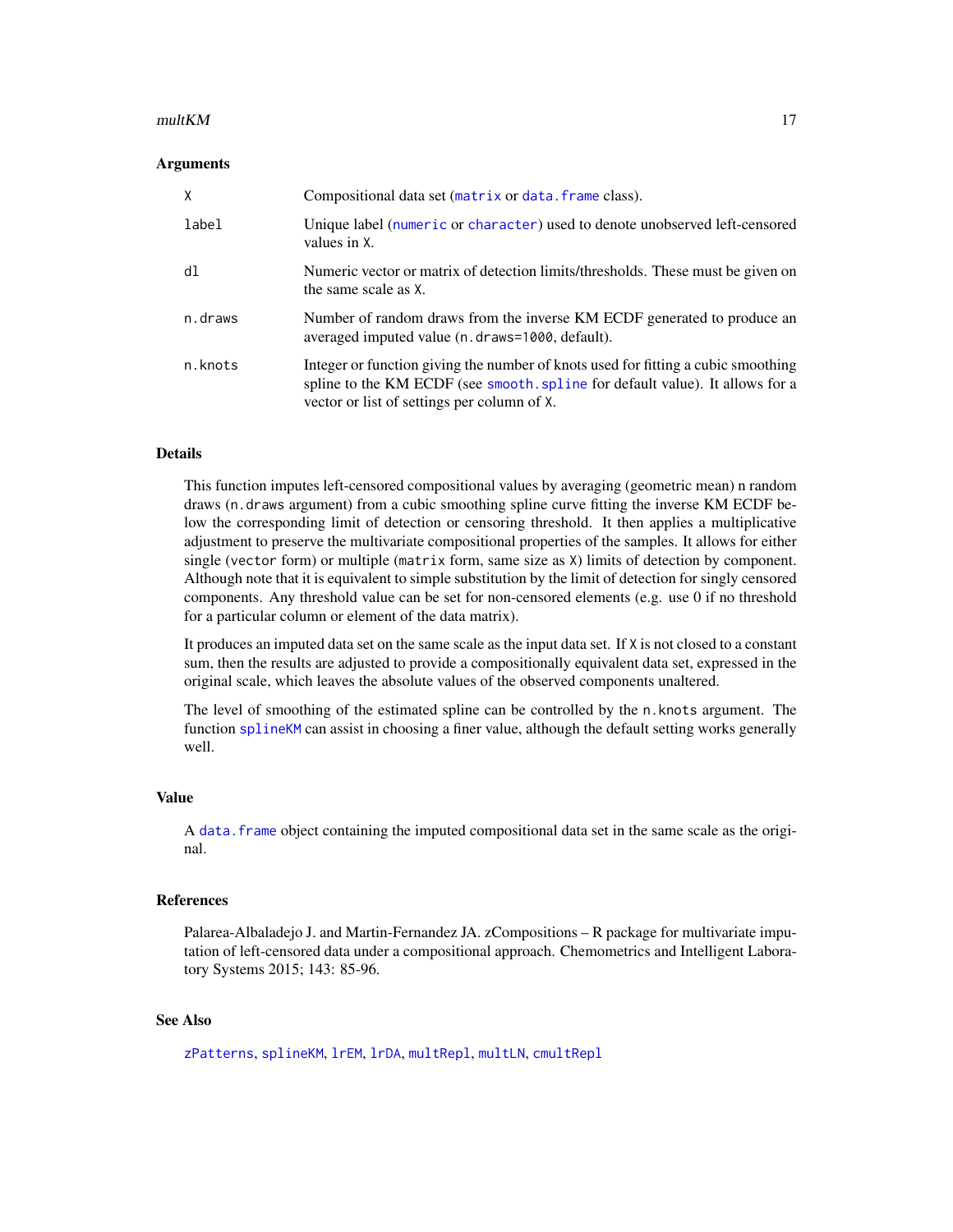### Examples

```
data(Water)
data(mdl) # matrix of limits of detection for Water
Water_multKM <- multKM(Water, label=0, dl=mdl)
# Different smoothing degree by component
Water_multKM2 <- multKM(Water,label=0,dl=mdl,n.knots=c(25,50,30,75))
# Easy to use for KM multiple imputation (m = 10)
Water.mi <- vector("list",length=10)
for (m in 1:10){
  Water.mi[[m]] <- multKM(Water,label=0,dl=mdl,n.draws=1)
}
```
multLN *Multiplicative lognormal replacement*

#### Description

This function implements model-based multiplicative lognormal imputation of left-censored values (e.g. values below detection limit, rounded zeros) in compositional data sets.

#### Usage

 $multLN(X, label = NULL, dl = NULL, rob = FALSE, random = FALSE)$ 

### **Arguments**

| $\mathsf{x}$ | Compositional data set (matrix or data. frame class).                                                                                                         |
|--------------|---------------------------------------------------------------------------------------------------------------------------------------------------------------|
| label        | Unique label (numeric or character) used to denote unobserved left-censored<br>values in X.                                                                   |
| d1           | Numeric vector or matrix of detection limits/thresholds. These must be given on<br>the same scale as X.                                                       |
| rob          | Logical value. FALSE provides maximum-likelihood estimates of model param-<br>eters (default), TRUE provides robust estimates (see NADA package for details). |
| random       | Logical value. Values imputed using either estimated geometric mean (FALSE,<br>default) or random values (TRUE) below the limit of detection.                 |

# Details

By default, this function imputes left-censored compositional values by the estimated geometric mean of the values below the corresponding limit of detection or censoring threshold and applies a multiplicative adjustment to preserve the multivariate compositional properties of the samples. Alternatively, imputation can be carried out by random values below the limit of detection (random = TRUE) based on a normal distribution on the positive real line (see below).

<span id="page-17-0"></span>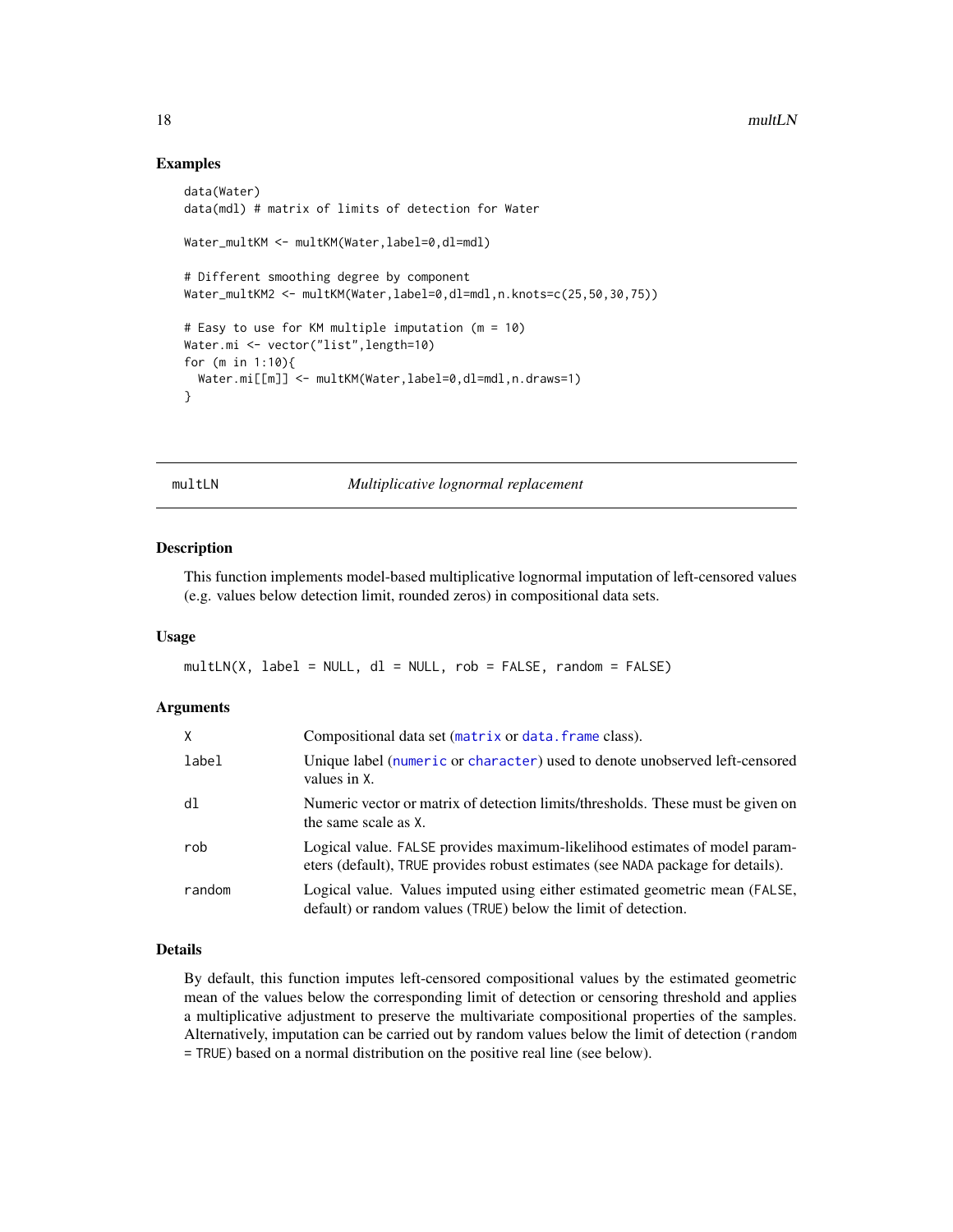#### <span id="page-18-0"></span> $multLN$  19

It depends on package NADA to produce the required model parameter estimates (either maximum likelihood or robust regression on order statistics). It allows for either single (vector form) or multiple (matrix form, same size as X) limits of detection by component. Any threshold value can be set for non-censored elements (e.g. use 0 if no threshold for a particular column or element of the data matrix).

It produces an imputed data set on the same scale as the input data set. If X is not closed to a constant sum, then the results are adjusted to provide a compositionally equivalent data set, expressed in the original scale, which leaves the absolute values of the observed components unaltered. Note that a normal distribution on the positive real line is considered. That is, it is defined with respect to a measure according to own geometry of the positive real line, instead of the standard lognormal based on the Lebesgue measure in real space.

#### Value

A [data.frame](#page-0-0) object containing the imputed compositional data set in the same scale as the original.

# References

Mateu-Figueras G, Pawlowsky-Glahn V, Egozcue JJ. The normal distribution in some constrained sample spaces. SORT 2013; 37(1): 29-56.

Palarea-Albaladejo J, Martin-Fernandez JA. Values below detection limit in compositional chemical data. Analytica Chimica Acta 2013; 764: 32-43. DOI: [http://dx.doi.org/10.1016/j.aca.](http://dx.doi.org/10.1016/j.aca.2012.12.029) [2012.12.029](http://dx.doi.org/10.1016/j.aca.2012.12.029).

Palarea-Albaladejo J. and Martin-Fernandez JA. zCompositions – R package for multivariate imputation of left-censored data under a compositional approach. Chemometrics and Intelligence Laboratory Systems 2015; 143: 85-96.

#### See Also

[zPatterns](#page-28-1), [lrEM](#page-9-1), [lrDA](#page-6-1), [multRepl](#page-19-1), [multKM](#page-15-1), [cmultRepl](#page-1-1)

#### Examples

```
# Data set closed to 100 (percentages, common dl = 1%)
X <- matrix(c(26.91,8.08,12.59,31.58,6.45,14.39,
              39.73,26.20,0.00,15.22,6.80,12.05,
              10.76,31.36,7.10,12.74,31.34,6.70,
              10.85,46.40,31.89,10.86,0.00,0.00,
              7.57,11.35,30.24,6.39,13.65,30.80,
              38.09,7.62,23.68,9.70,20.91,0.00,
              27.67,7.15,13.05,32.04,6.54,13.55,
              44.41,15.04,7.95,0.00,10.82,21.78,
              11.50,30.33,6.85,13.92,30.82,6.58,
              19.04,42.59,0.00,38.37,0.00,0.00),byrow=TRUE,ncol=6)
```
X\_multLN <- multLN(X,label=0,dl=rep(1,6))

# Multiple limits of detection by component mdl <- matrix(0,ncol=6,nrow=10)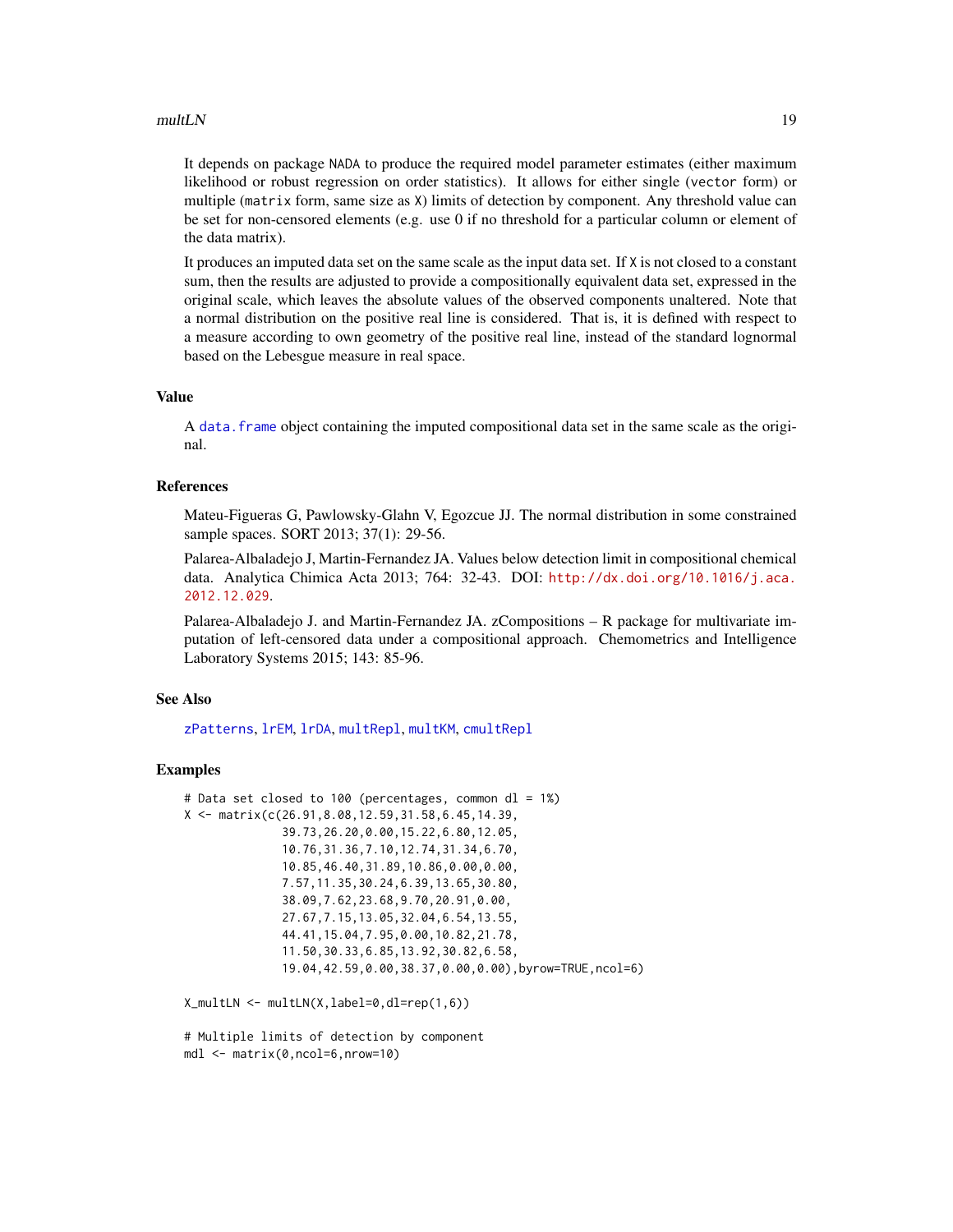```
mdl[2, ] \leq rep(1, 6)mdl[4,] < - rep(0.75, 6)mdl[6, ] \leq rep(0.5, 6)mdl[8, ] \leq rep(0.5, 6)mdl[10, ] \leftarrow c(0, 0, 1, 0, 0.8, 0.7)X_multLN2 <- multLN(X,label=0,dl=mdl)
# Non-closed compositional data set
data(LPdata) # data (ppm/micrograms per gram)
dl <- c(2,1,0,0,2,0,6,1,0.6,1,1,0,0,632,10) # limits of detection (0 for no limit)
# Using ML for parameter estimation
LPdata_multLN <- multLN(LPdata,label=0,dl=dl)
# For comparison
LPdata[30:35,1:10]
round(LPdata_multLN[30:35,1:10],1)
# Using ROS for parameter estimation
LPdata_multLNrob <- multLN(LPdata,label=0,dl=dl,rob=TRUE)
round(LPdata_multLNrob[30:35,1:10],1)
# Using random values < dl
LPdata_multRLN <- multLN(LPdata,label=0,dl=dl,random=TRUE)
round(LPdata_multRLN[30:35,1:10],1)
# Two subsets of limits of detection (using e.g. ML parameter estimation)
data(LPdata)
dl <- c(2,1,0,0,2,0,6,1,0.6,1,1,0,0,632,10) # limits of detection (0 for no limit)
# DLs for first 50 samples of LPdata
dl1 <- matrix(rep(1,50),ncol=1)%*%dl
 # DLs for last 46 samples of LPdata
dl2 <- matrix(rep(1,46),ncol=1)%*%c(1,0.5,0,0,2.5,0,5.5,0.75,0.3,1.5,1,0,0,600,8)
mdl <- rbind(dl1,dl2)
LPdata_multLN2 <- multLN(LPdata,label=0,dl=mdl)
```
<span id="page-19-1"></span>multRepl *Multiplicative simple replacement*

### Description

This function implements non-parametric multiplicative simple imputation of left-censored (e.g. values below detection limit, rounded zeros) and missing data in compositional data sets.

#### Usage

 $multRepl(X, label = NULL, dl = NULL, delta = 0.65,$ imp.missing = FALSE, closure = NULL)

<span id="page-19-0"></span>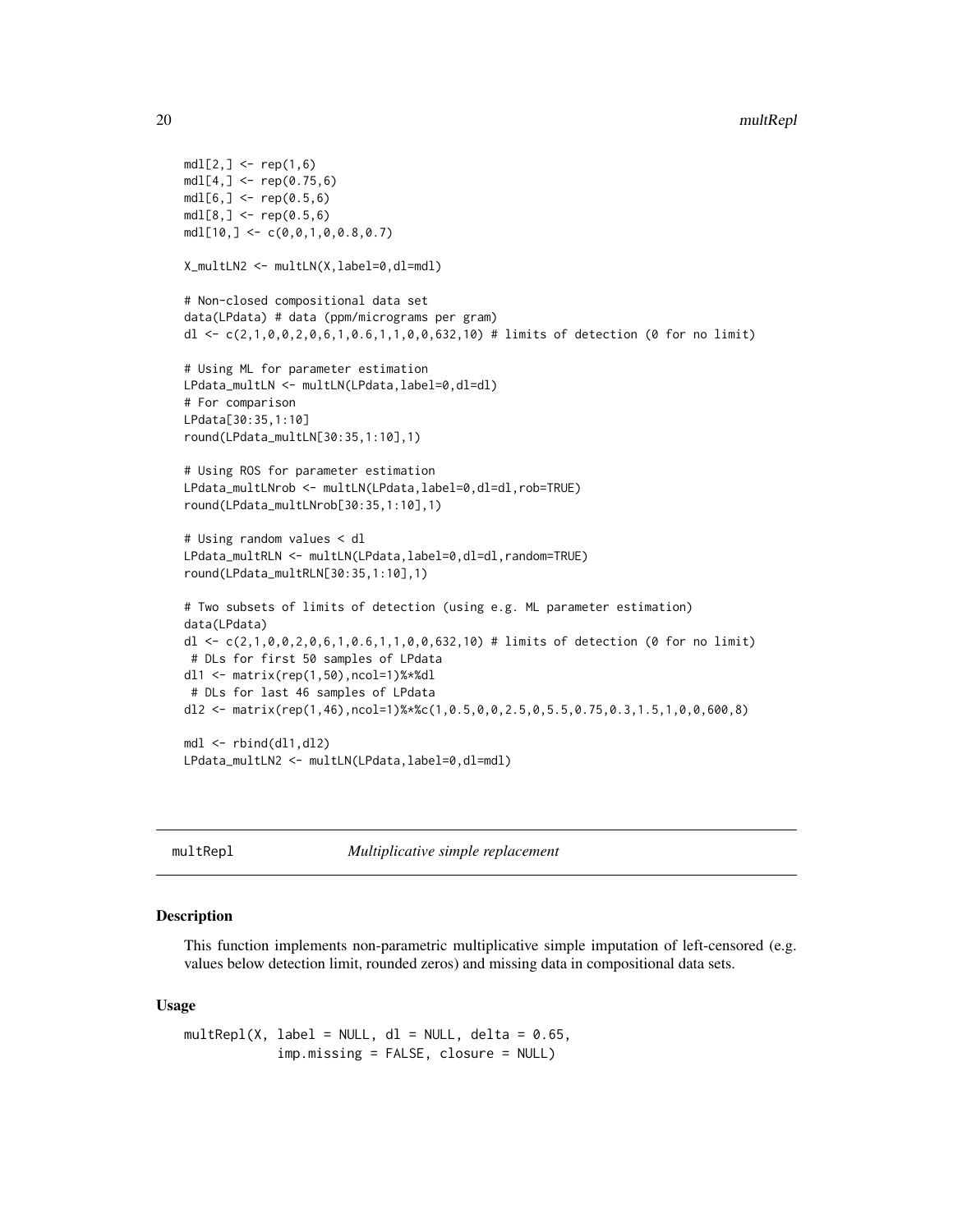#### <span id="page-20-0"></span>multRepl 21

#### Arguments

| X           | Compositional vector (numeric class) or data set (matrix or data. frame class).                         |
|-------------|---------------------------------------------------------------------------------------------------------|
| label       | Unique label (numeric or character) used to denote unobserved values in X.                              |
| dl          | Numeric vector or matrix of detection limits/thresholds. These must be given on<br>the same scale as X. |
| delta       | Delta parameter (fraction of the threshold) used in proportions (default $= 0.65$ ).                    |
| imp.missing | If TRUE then unobserved values identified by label are treated as missing data<br>$(detault = FALSE).$  |
| closure     | Closure value used to add a residual part for imputation (see below).                                   |

#### Details

This function imputes left-censored compositional values by a given fraction delta of the corresponding limit of detection and applies a multiplicative adjustment to preserve the multivariate compositional properties of the samples. It allows for either single (vector form) or multiple (matrix form, same size as X) limits of detection by component. Any threshold value can be set for non-censored elements (e.g. use 0 if no threshold for a particular column or element of the data matrix).

*Missing data imputation*: missing data can be imputed by setting imp.missing = TRUE. They are replaced by the estimated column geometric mean from observed values. The non-missing parts in the composition are applied multiplicative adjustment. The argument dl and delta are ignored and X is require to be a data matrix in this case.

Note: negative values can be generated when unobserved components are a large portion of the composition, which is more likely for missing data (e.g in major chemical elements) and nonclosed compositions. A workaround is to add a residual filling the gap up to the closure/total when possible. This is done internally when a value for closure is specified (e.g. closure=10^6 if ppm or closure=100 if percentages). The residual is discarded after imputation.

This function produces an imputed data set on the same scale as the input data set. If X is not closed to a constant sum, then the results are adjusted to provide a compositionally equivalent data set, expressed in the original scale, which leaves the absolute values of the observed components unaltered. Note that this adjustment only applies to data sets and not when a single composition is entered. In this latter case, the composition is treated as a closed vector.

#### Value

A [data.frame](#page-0-0) object containing the imputed compositional vector or data set in the same scale as the original.

#### References

Martin-Fernandez JA, Barcelo-Vidal C, Pawlowsky-Glahn V. Dealing with zeros and missing values in compositional data sets using nonparametric imputation. Mathematical Geology 2003; 35: 253- 78.

Palarea-Albaladejo J, Martin-Fernandez JA. Values below detection limit in compositional chemical data. Analytica Chimica Acta 2013; 764: 32-43. DOI: http://dx.doi.org/10.1016/j.aca.2012.12.029.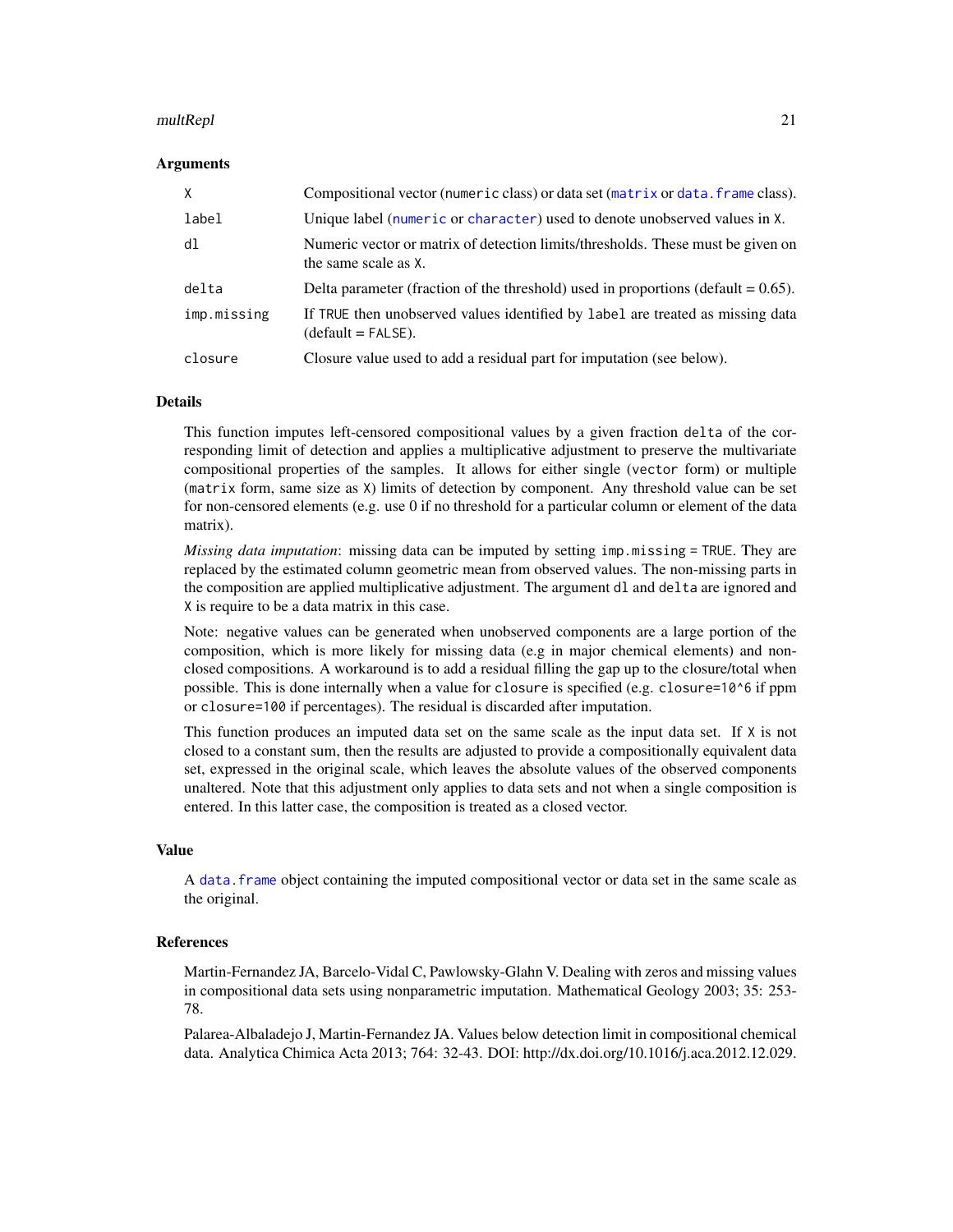<span id="page-21-0"></span>Palarea-Albaladejo J. and Martin-Fernandez JA. zCompositions – R package for multivariate imputation of left-censored data under a compositional approach. Chemometrics and Intelligence Laboratory Systems 2015; 143: 85-96.

# See Also

[zPatterns](#page-28-1), [lrEM](#page-9-1), [lrDA](#page-6-1), [multLN](#page-17-1), [multKM](#page-15-1), [cmultRepl](#page-1-1)

#### Examples

```
# A compositional vector (NA indicates nondetect)
y \leftarrow c(0.6, NA, 0.25, 0.03, 0.12, NA)dl \leftarrow c(0, 0.01, 0, 0, 0, 0.005)# Using the default delta = 0.65
yr <- multRepl(y,label=NA,dl=dl)
round(yr,4)
# Data set closed to 100 (percentages, common dl = 1%)
X <- matrix(c(26.91,8.08,12.59,31.58,6.45,14.39,
              39.73,26.20,0.00,15.22,6.80,12.05,
              10.76,31.36,7.10,12.74,31.34,6.70,
              10.85,46.40,31.89,10.86,0.00,0.00,
              7.57,11.35,30.24,6.39,13.65,30.80,
              38.09,7.62,23.68,9.70,20.91,0.00,
              27.67,7.15,13.05,32.04,6.54,13.55,
              44.41,15.04,7.95,0.00,10.82,21.78,
              11.50,30.33,6.85,13.92,30.82,6.58,
              19.04,42.59,0.00,38.37,0.00,0.00),byrow=TRUE,ncol=6)
X_multRepl <- multRepl(X,label=0,dl=rep(1,6))
# Multiple limits of detection by component
mdl <- matrix(0,ncol=6,nrow=10)
mdl[2, ] \leq - rep(1, 6)mdl[4,] < - rep(0.75, 6)mdl[6, ] \leq rep(0.5, 6)mdl[8, ] \leq rep(0.5, 6)mdl[10, ] \leq C(0, 0, 1, 0, 0.8, 0.7)X_multRepl2 <- multRepl(X,label=0,dl=mdl)
# Non-closed compositional data set
data(LPdata) # data (ppm/micrograms per gram)
dl <- c(2,1,0,0,2,0,6,1,0.6,1,1,0,0,632,10) # limits of detection (0 for no limit)
LPdata_multRepl <- multRepl(LPdata,label=0,dl=dl)
# Two subsets of limits of detection
data(LPdata)
dl <- c(2,1,0,0,2,0,6,1,0.6,1,1,0,0,632,10) # limits of detection (0 for no limit)
# DLs for first 50 samples of LPdata
dl1 <- matrix(rep(1,50),ncol=1)%*%dl
 # DLs for last 46 samples of LPdata
```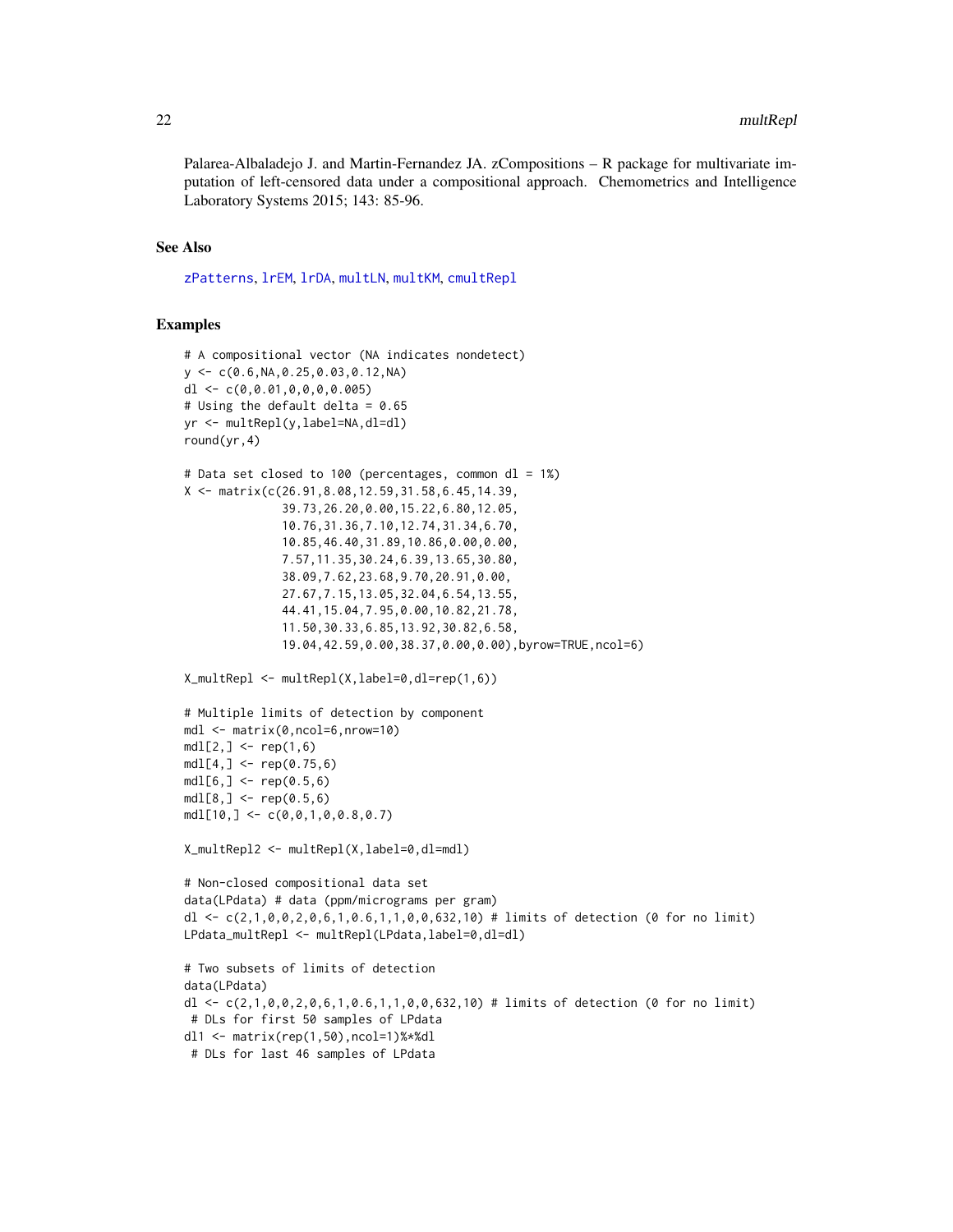# <span id="page-22-0"></span>multReplus 23

```
dl2 <- matrix(rep(1,46),ncol=1)%*%c(1,0.5,0,0,2.5,0,5.5,0.75,0.3,1.5,1,0,0,600,8)
mdl <- rbind(dl1,dl2)
LPdata_multRepl2 <- multRepl(LPdata,label=0,dl=mdl)
# Data set with missing values closed to 100 (percentages)
X <- matrix(c(10.47,8.58,59.72,19.30,1.93,
              12.13,7.44,62.87,16.37,1.19,
                 NA,7.30,75.91,16.79,NA,
               9.77,7.80,65.68,14.78,1.97,
              10.79,9.55,65.87,12.41,1.38,
              14.54,8.18,64.55,12.73,NA,
              12.28,7.58,66.01,12.93,1.20,
              28.09,22.92,NA,40.11,8.88,
               7.02,6.30,75.65,11.03,NA),byrow=TRUE,ncol=5)
X_multReplMiss <- multRepl(X,label=NA,imp.missing=TRUE)
# Non-closed compositional data set
data(LPdata) # (in ppm units)
# Treating zeros as missing data for illustration purposes only
LPdata_multReplMiss <- multRepl(LPdata,label=0,imp.missing=TRUE)
# Negative values generated (see e.g. K and Rb in sample #60)
# Workaround: use residual part to fill up the gap to 10^6 for imputation
LPdata_multReplMiss2 <- multRepl(LPdata,label=0,imp.missing=TRUE,closure=10^6)
```
<span id="page-22-1"></span>multReplus *Multiplicative simple replacement (plus)*

# Description

This function implements an extended version of multiplicative simple imputation (multRepl function) to simultaneously deal with both zeros (i.e. data below detection limit, rounded zeros) and missing data in compositional data sets.

Note: zeros and missing data must be labelled using 0 and NA respectively to use this function.

#### Usage

 $multReplus(X, d1 = NULL, delta = 0.65,$ suppress.print = FALSE, closure = NULL)

#### Arguments

X Compositional data set ([matrix](#page-0-0) or [data.frame](#page-0-0) class).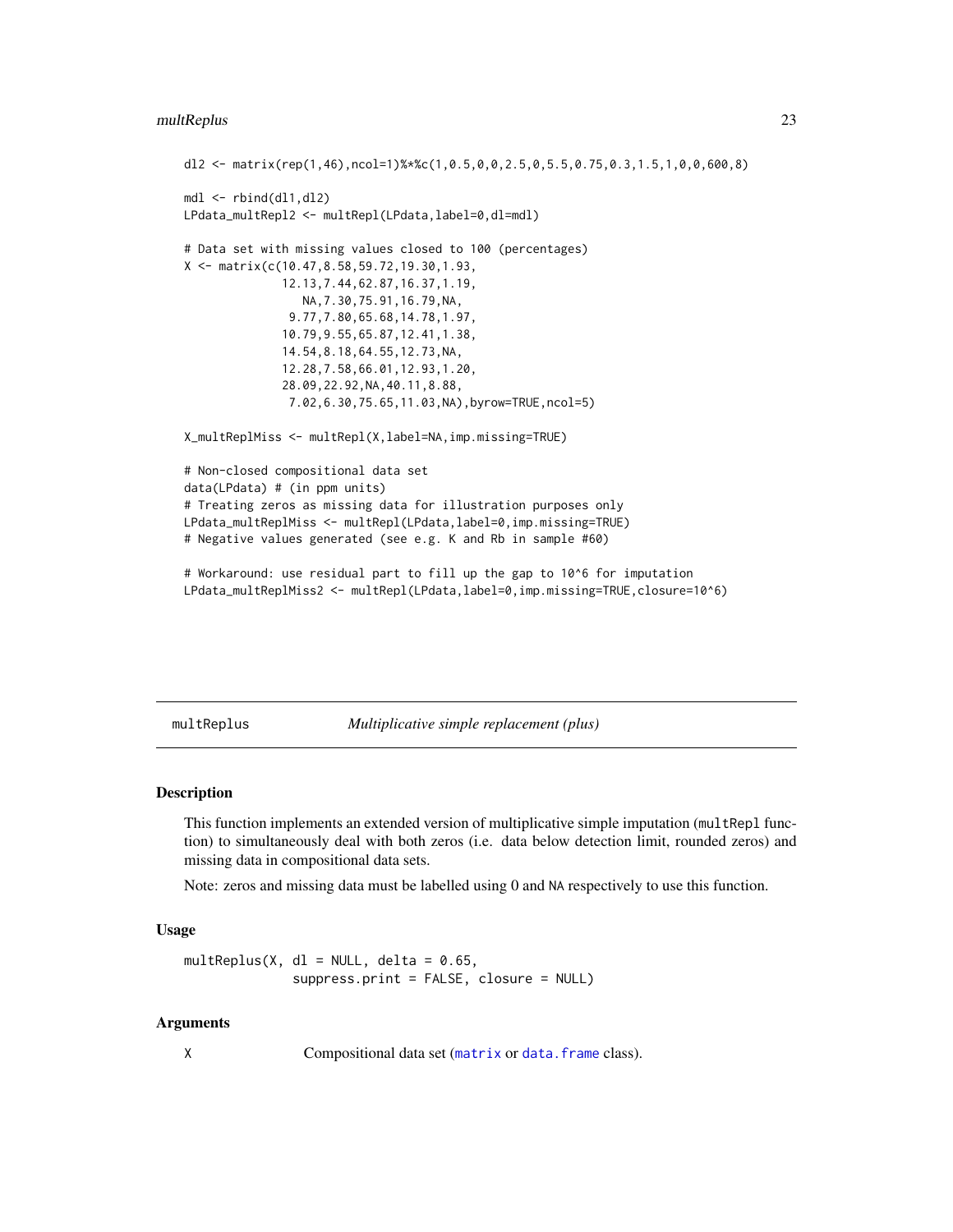<span id="page-23-0"></span>

| dl      | Numeric vector or matrix of detection limits/thresholds. These must be given on<br>the same scale as X. |
|---------|---------------------------------------------------------------------------------------------------------|
| delta   | Delta parameter (fraction of the threshold) used in proportions (default $= 0.65$ ).                    |
|         | suppress.print Suppress printed feedback (suppress.print = $FALSE$ , default).                          |
| closure | Closure value used to add a residual part for imputation (see below).                                   |

# Details

The procedure firstly replaces missing data using the estimated geometric mean based on the observed values and then zeros using delta\*dl. The observed components are applied a multiplicative adjustment to preserve the multivariate compositional properties of the samples.

Note: negative values can be generated when unobserved components are a large portion of the composition, which is more likely for missing data (e.g in major chemical elements) and nonclosed compositions. A workaround is to add a residual filling the gap up to the closure/total when possible. This is done internally when a value for closure is specified (e.g. closure=10^6 if ppm or closure=100 if percentages). The residual is discarded after imputation.

See ?multRepl for more details.

# Value

A [data.frame](#page-0-0) object containing the imputed compositional data set in the same scale as the original.

#### References

Martin-Fernandez JA, Barcelo-Vidal C, Pawlowsky-Glahn V. Dealing with zeros and missing values in compositional data sets using nonparametric imputation. Mathematical Geology 2003; 35: 253- 78.

Palarea-Albaladejo J, Martin-Fernandez JA. Values below detection limit in compositional chemical data. Analytica Chimica Acta 2013; 764: 32-43. DOI: http://dx.doi.org/10.1016/j.aca.2012.12.029.

Palarea-Albaladejo J. and Martin-Fernandez JA. zCompositions – R package for multivariate imputation of left-censored data under a compositional approach. Chemometrics and Intelligence Laboratory Systems 2015; 143: 85-96.

#### See Also

[multRepl](#page-19-1), [lrEMplus](#page-12-1)

#### Examples

```
# Data set closed to 100 (percentages, common dl = 1%)
# (Note that zeros and missing in the same row are allowed)
X <- matrix(c(26.91,8.08,12.59,31.58,6.45,14.39,
              39.73,41.42,0.00,NA,6.80,12.05,
              NA,35.13,7.96,14.28,35.12,7.51,
              10.85,46.40,31.89,10.86,0.00,0.00,
              10.85,16.27,NA,9.16,19.57,44.15,
              38.09,7.62,23.68,9.70,20.91,0.00,
```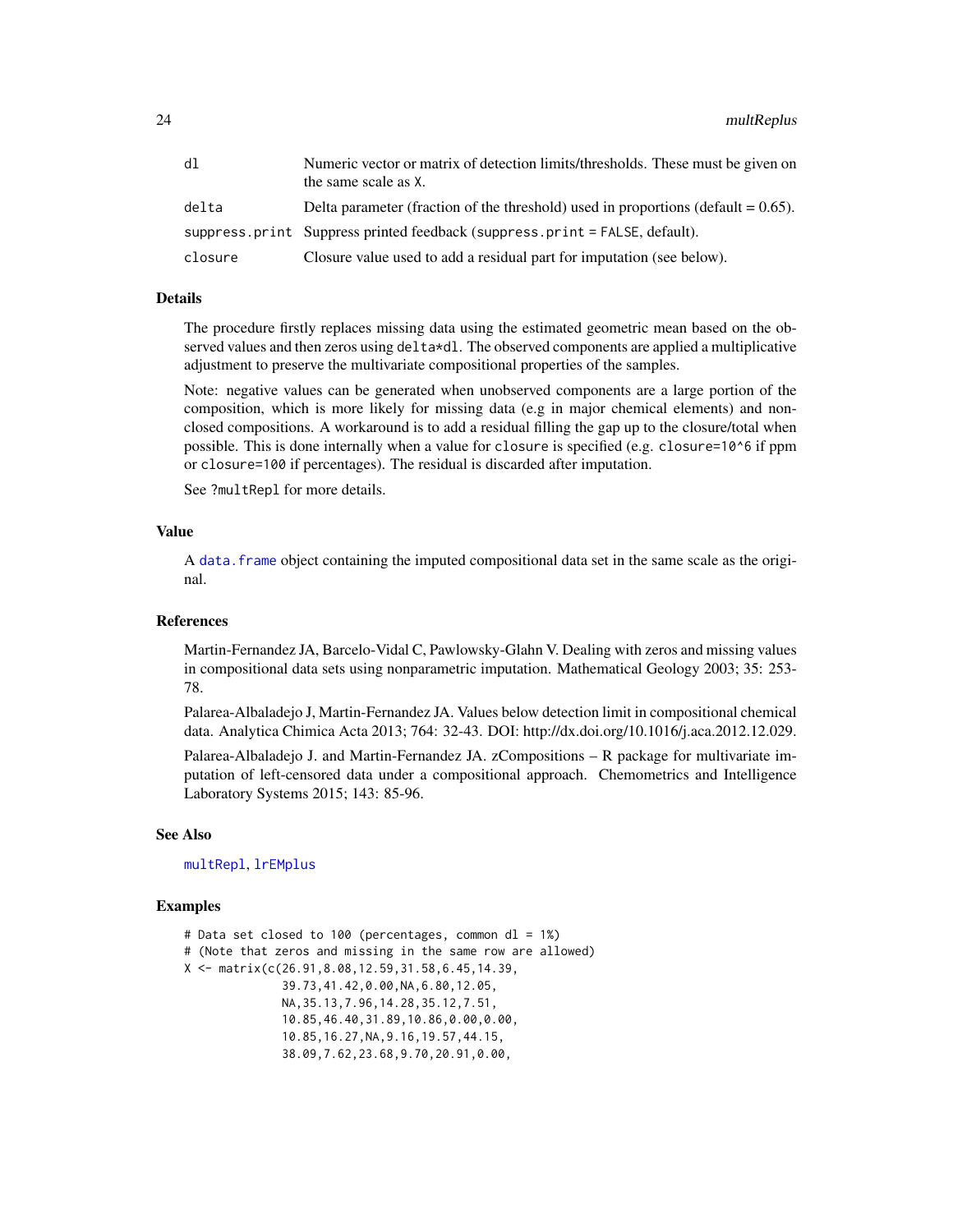```
NA,9.89,18.04,44.30,9.04,18.73,
              44.41,15.04,7.95,0.00,10.82,21.78,
              11.50,30.33,6.85,13.92,30.82,6.58,
              19.04,42.59,0.00,38.37,0.00,0.00),byrow=TRUE,ncol=6)
X_multReplus <- multReplus(X,dl=rep(1,6))
# Multiple limits of detection by component
mdl <- matrix(0,ncol=6,nrow=10)
mdl[2, ] \leq rep(1, 6)mdl[4,] < - rep(0.75, 6)mdl[6, ] <- rep(0.5, 6)mdl[8, ] <- rep(0.5, 6)mdl[10, ] \leftarrow c(0, 0, 1, 0, 0.8, 0.7)X_multReplus2 <- multReplus(X,dl=mdl)
# Non-closed compositional data set
data(LPdataZM) # (in ppm; 0 is nondetect and NA is missing data)
dl <- c(2,1,0,0,2,0,6,1,0.6,1,1,0,0,632,10) # limits of detection (0 for no limit)
LPdataZM2 <- subset(LPdataZM, select=-c(Cu,Ni,La)) # select a subset for illustration purposes
dl2 <- dl[-c(5,7,10)]
## Not run:
LPdataZM2_multReplus <- multReplus(LPdataZM2,dl=dl2)
# Negative values generated (see e.g. K in sample #64)
## End(Not run)
# Workaround: use residual part to fill up the gap to 10^6 for imputation
LPdataZM2_multReplus <- multReplus(LPdataZM2,dl=dl2,closure=10^6)
```
Pigs *Pigs data set*

#### Description

Count data set consisting of scan sample behavioural observations of a group of 29 sows during a day from 7:30am to 3:30pm, and recorded every 5 minutes (97 times). Six locations were considered: straw bed (BED), half in the straw bed (HALF.BED), dunging passage (PASSAGE), half in the dunging passage (HALF.PASS), feeder (FEEDER) and half in the feeder (HALF.FEED).

#### Usage

data(Pigs)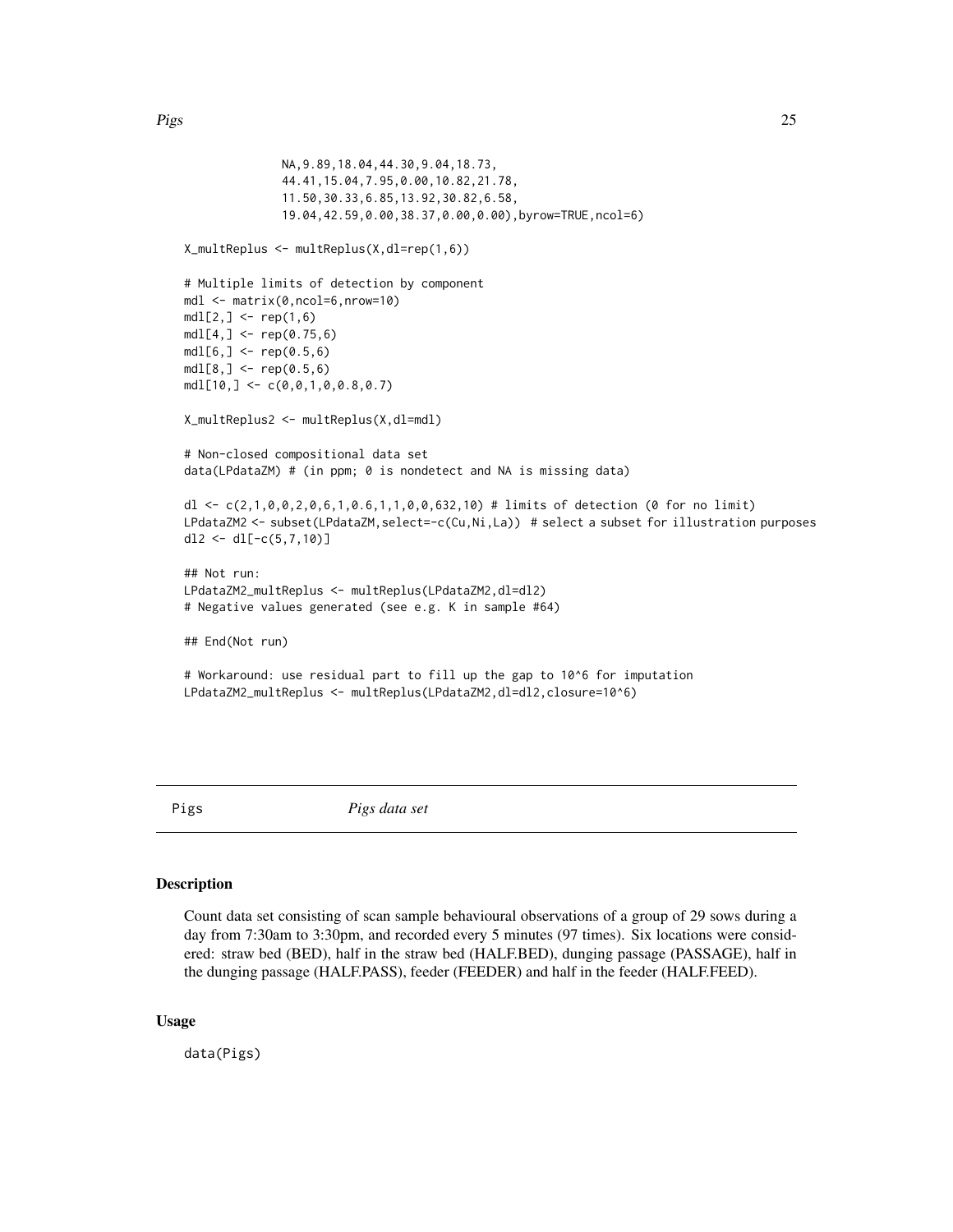#### 26 splineKM

# Format

A data. frame with 29 observations on the following 6 variables.

BED a numeric vector

HALF.BED a numeric vector

PASSAGE a numeric vector

HALF.PASS a numeric vector

FEEDER a numeric vector

HALF.FEED a numeric vector

# Source

Data set kindly provided by the Animal Behaviour and Welfare group at Scotland's Rural College (SRUC), Scotland, UK.

#### Examples

data(Pigs)

<span id="page-25-1"></span>

| splineKM | Display Kaplan-Meier empirical cumulative distribution function and |
|----------|---------------------------------------------------------------------|
|          | smoothing spline curve fit                                          |

# Description

This function shows the empirical cumulative distribution function (ECDF) for left-censored data as estimated by the Kaplan-Meier (KM) method and a cubic smoothing spline fitted to it (KMSS method, see [multKM](#page-15-1)).

# Usage

```
splitneKM(x, label = NULL, dl = NULL, n.knots = NULL,
            legend.pos = "bottomright",
            ylab = "ECDF", xlab = "Value",
            col.km = "black", \, lty.km = 1, \, lwd.km = 1,col.sm = "red", lty.sm = 2, lwd.sm = 2, ...)
```
#### Arguments

| $\mathsf{x}$ | Numerical data vector (vector class).                                                                                                                                   |
|--------------|-------------------------------------------------------------------------------------------------------------------------------------------------------------------------|
| label        | Unique label (numeric or character) used to denote left-censored values in x.                                                                                           |
| dl           | Numeric vector of detection limits/thresholds for each element of x (same length<br>as x). These must be given on the same scale as $x$ (use e.g. 0 for detected data). |
| n.knots      | Integer or function giving the number of knots used for fitting a cubic smoothing<br>spline to the KM ECDF (see smooth. spline for default value).                      |

<span id="page-25-0"></span>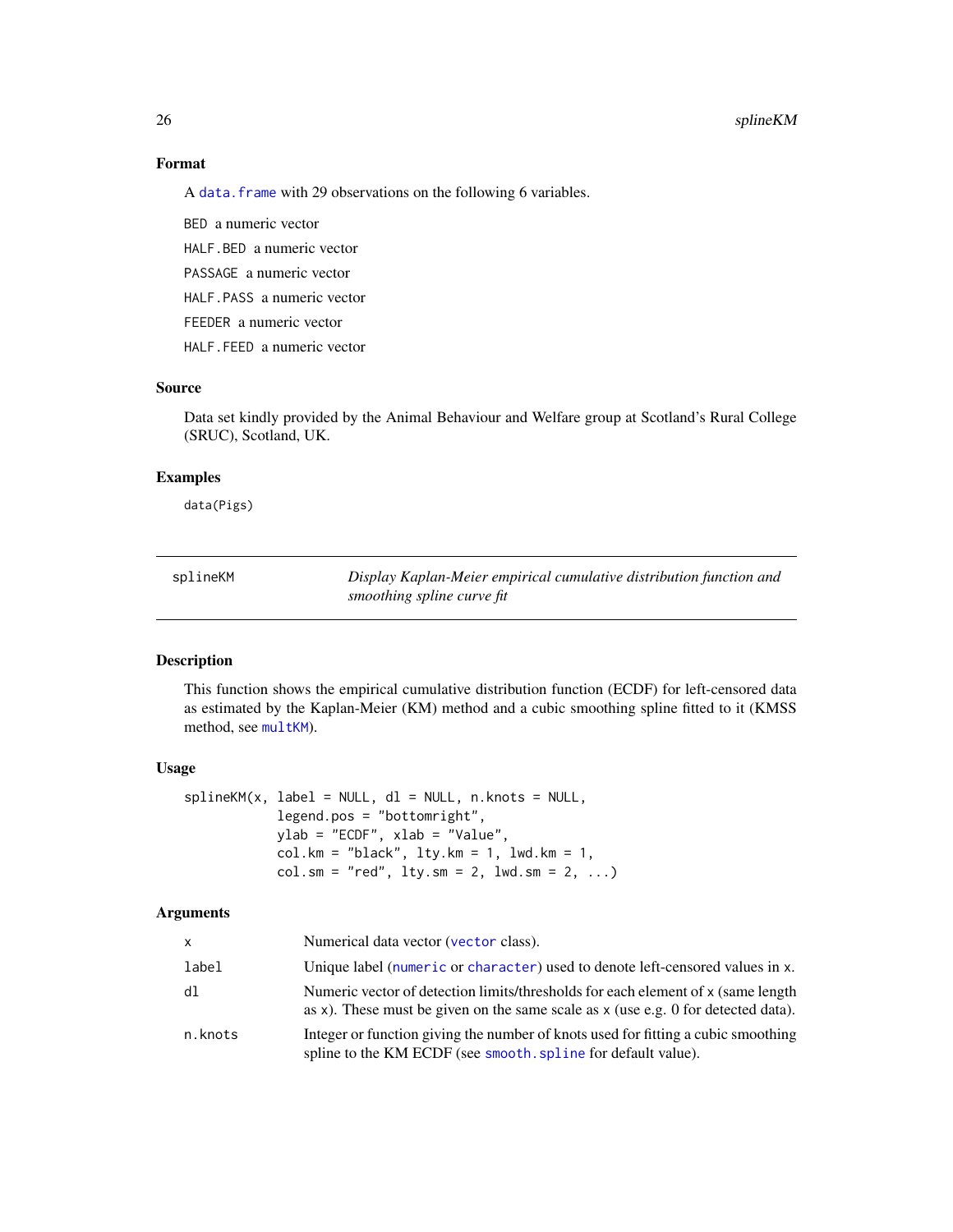#### <span id="page-26-0"></span>Water 27

| legend.pos | Location of the graph legend. Choose one amongst "bottomleft", "bottomright"<br>(default), "topleft" or "topright". |
|------------|---------------------------------------------------------------------------------------------------------------------|
| ylab       | Title for y-axis.                                                                                                   |
| xlab       | Title for x-axis.                                                                                                   |
| col.km     | Plotting color for KM ECDF (see base graphical parameters par).                                                     |
| ltv.km     | Line type for KM ECDF (see base graphical parameters par).                                                          |
| lwd.km     | Line width for KM ECDF (see base graphical parameters par).                                                         |
| col.sm     | Plotting color for smoothing spline curve.                                                                          |
| lty.sm     | Line style for smoothing spline curve.                                                                              |
| lwd.sm     | Line width for smoothing spline curve.                                                                              |
| $\ddots$ . | Other graphical parameters.                                                                                         |

# Value

Graphical output.

### Examples

```
data(Water)
data(mdl)
```

```
# Examine default spline smoothed KM ECDF fit for Potassium and Sulphate
splineKM(Water[,1],label=0,mdl[,1])
splineKM(Water[,4],label=0,mdl[,4],xlim=c(28,41))
```

```
# Reduce to 5 knots for Potassium
splineKM(Water[,1],label=0,mdl[,1],n.knots=5)
```
<span id="page-26-1"></span>Water *Water data set*

# Description

100 simulated samples of a 4-part groundwater composition in percentage subject to multiple limits of detection by component. The associated matrix of limits of detection is stored in mdl.

# Usage

data(Water)

# Format

A [data.frame](#page-0-0) with 100 observations on the following 4 variables.

Potassium a numeric vector Arsenic a numeric vector

Calcium a numeric vector

Sulphate a numeric vector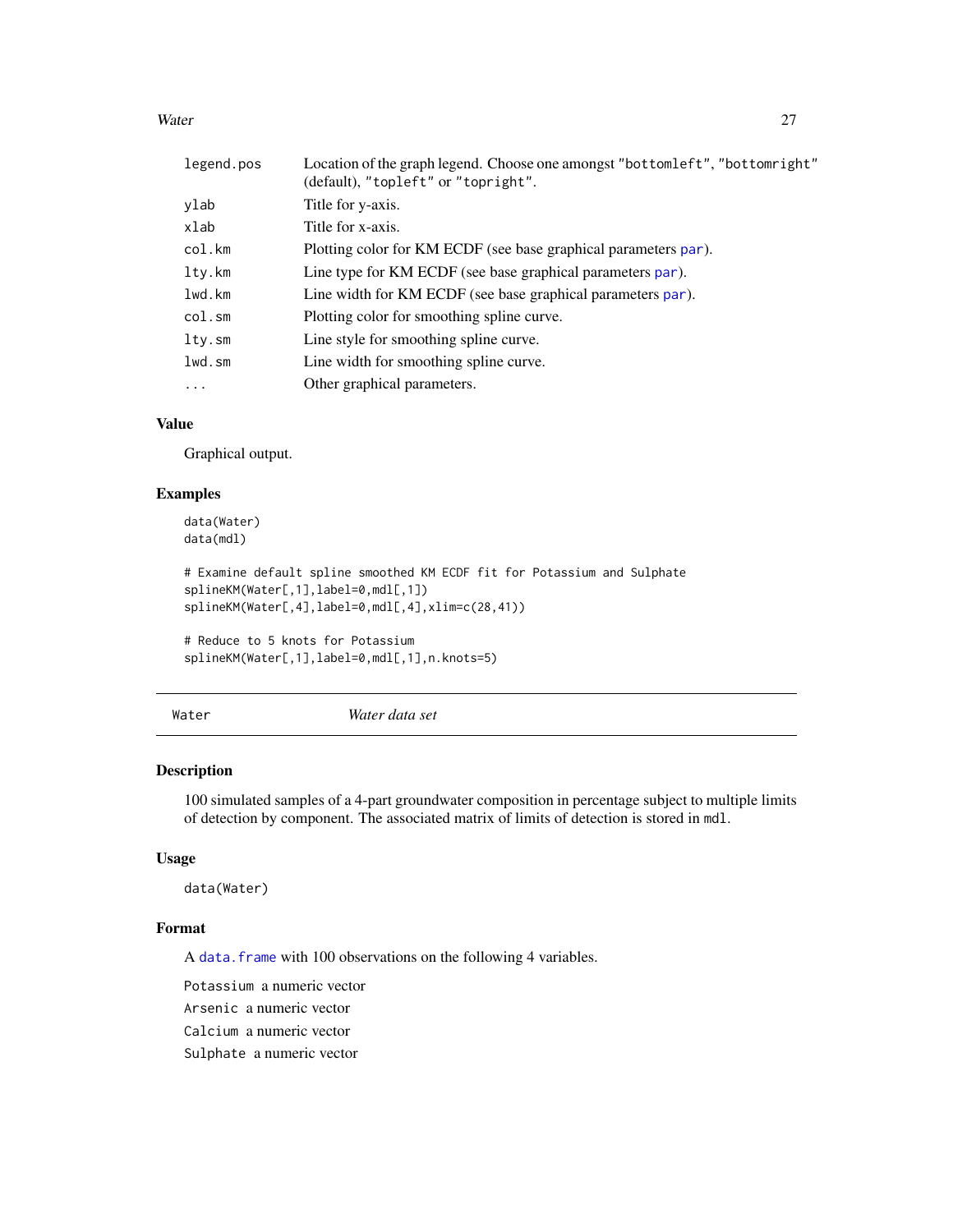#### Details

Three limits of detection (0.75, 1 and 1.25) were considered for Potassium, four for Arsenic (1.5, 3, 4 and 5), two for Sulphate (29 and 35) and no one for Calcium. In the case of Sulphate, the detection limit equal to 29 is the minimum value registered for that component. All nondetects coded as 0.

#### Examples

data(Water) zPatterns(Water,label=0)

zCompositions *Treatment of zeros and nondetects in compositional data sets*

# Description

Following compositional data analysis principles, this package provides simple and friendly tools to explore and impute zeros, left-censored (such as rounded zeros or values below single or multiple limits of detection; a.k.a nondetects) and missing data; including zero pattern/group-wise data analysis and testing procedures.

#### Details

| Package: | zCompositions |
|----------|---------------|
| Type:    | Package       |
| Version: | 1.3.4         |
| Date:    | 2020-03-04    |
| License: | $GPL (= 2)$   |

#### Author(s)

Javier Palarea-Albaladejo and Josep Antoni Martin-Fernandez

Maintainer: Javier Palarea-Albaladejo <javier.palarea@bioss.ac.uk>

#### References

Martin-Fernandez, J.A., Barcelo-Vidal, C., Pawlowsky-Glahn, V., 2003. Dealing with zeros and missing values in compositional data sets using nonparametric imputation. Mathematical Geology 35 (3): 253-27.

Martin-Fernandez, J.A., Hron, K., Templ, M., Filzmoser, P., Palarea-Albaladejo, J., 2012. Modelbased replacement of rounded zeros in compositional data: Classical and robust approaches. Computational Statistics and Data Analysis 56: 2688-2704.

<span id="page-27-0"></span>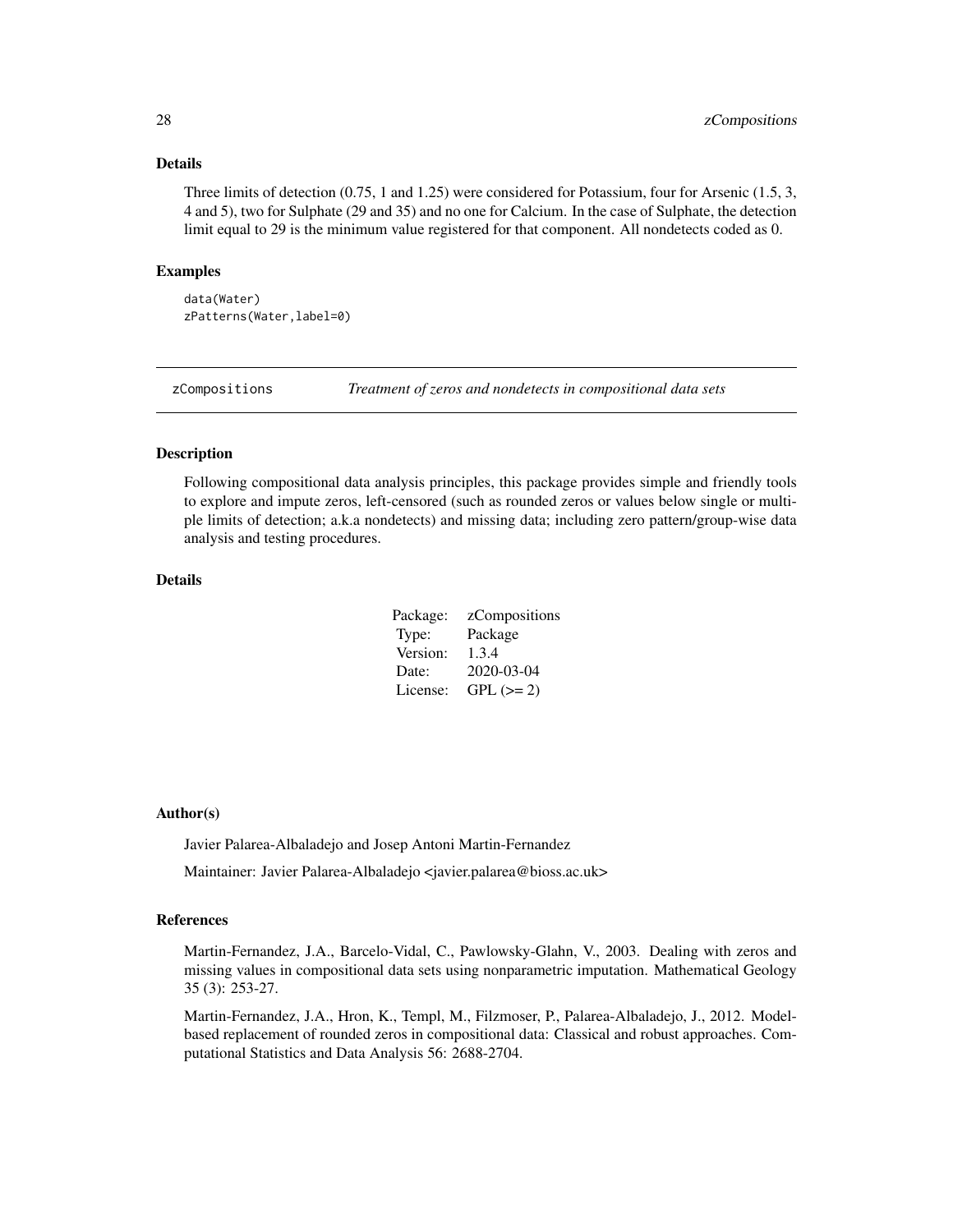#### <span id="page-28-0"></span>zPatterns 29

Martin-Fernandez, J.A., Hron, K., Templ, M., Filzmoser, P., Palarea-Albaladejo, J., 2015. Bayesianmultiplicative treatment of count zeros in compositional data sets. Statistical Modelling 15 (2): 134-158.

Palarea-Albaladejo, J., Martin-Fernandez, J.A., Gomez-Garcia, J., 2007. A parametric approach for dealing with compositional rounded zeros. Mathematical Geology 39 (7): 625-645.

Palarea-Albaladejo, J., Martin-Fernandez, J.A., 2008. A modified EM alr-algorithm for replacing rounded zeros in compositional data sets. Computers & Geosciences 34 (8): 902-917.

Palarea-Albaladejo, J., Martin-Fernandez, J.A., 2013. Values below detection limit in compositional chemical data. Analytica Chimica Acta 764: 32-43.

Palarea-Albaladejo, J., Martin-Fernandez J.A., Olea, R.A., 2014. A bootstrap estimation scheme for chemical compositional data with nondetects. Journal of Chemometrics 28: 585-599.

Palarea-Albaladejo J. and Martin-Fernandez J.A., 2015. zCompositions – R package for multivariate imputation of left-censored data under a compositional approach. Chemometrics and Intelligent Laboratory Systems 143: 85-96.

#### See Also

Aitchison, J., 1986. The Statistical Analysis of Compositional Data. Monographs on Statistics and Applied Probability. Chapman and Hall Ltd., London, UK (re-edited in 2003 with additional material).

Filzmoser, P., Hron, K., Templ, M., 2018. Applied Compositional Data Analysis. With Worked Examples in R. Springer, Switzerland.

Pawlowsky-Glahn, V., Buccianti, A. (Eds.), 2011. Compositional Data Analysis: Theory and Applications. John Wiley & Sons, Ltd., Chichester,UK.

Pawlowsky-Glahn, V., Egozcue, J.J., Tolosana-Delgado, R., 2015. Modeling and analysis of compositional data. John Wiley & Sons, Ltd., Chichester, UK.

van den Boogaart, K.G., Tolosana-Delgado, R., 2013, Analyzing Compositional Data with R. Springer-Verlag, Berlin, Germany.

<span id="page-28-1"></span>zPatterns *Find and display patterns of zeros/missing values in a data set*

#### **Description**

This function summarises the patterns of zero and/or missing values in a data set and returns a vector of pattern numbers.

#### Usage

```
zPatterns(X, label = NULL, plot = TRUE,
             axis.labels = c("Component", "Pattern ID"),
             bar.ordered = as.character(c(FALSE,FALSE)),
             bar.colors = c("red3", "red3"), bar.labels = FALSE,
             show.means = FALSE, round.means = 2, cex. means = 1,
```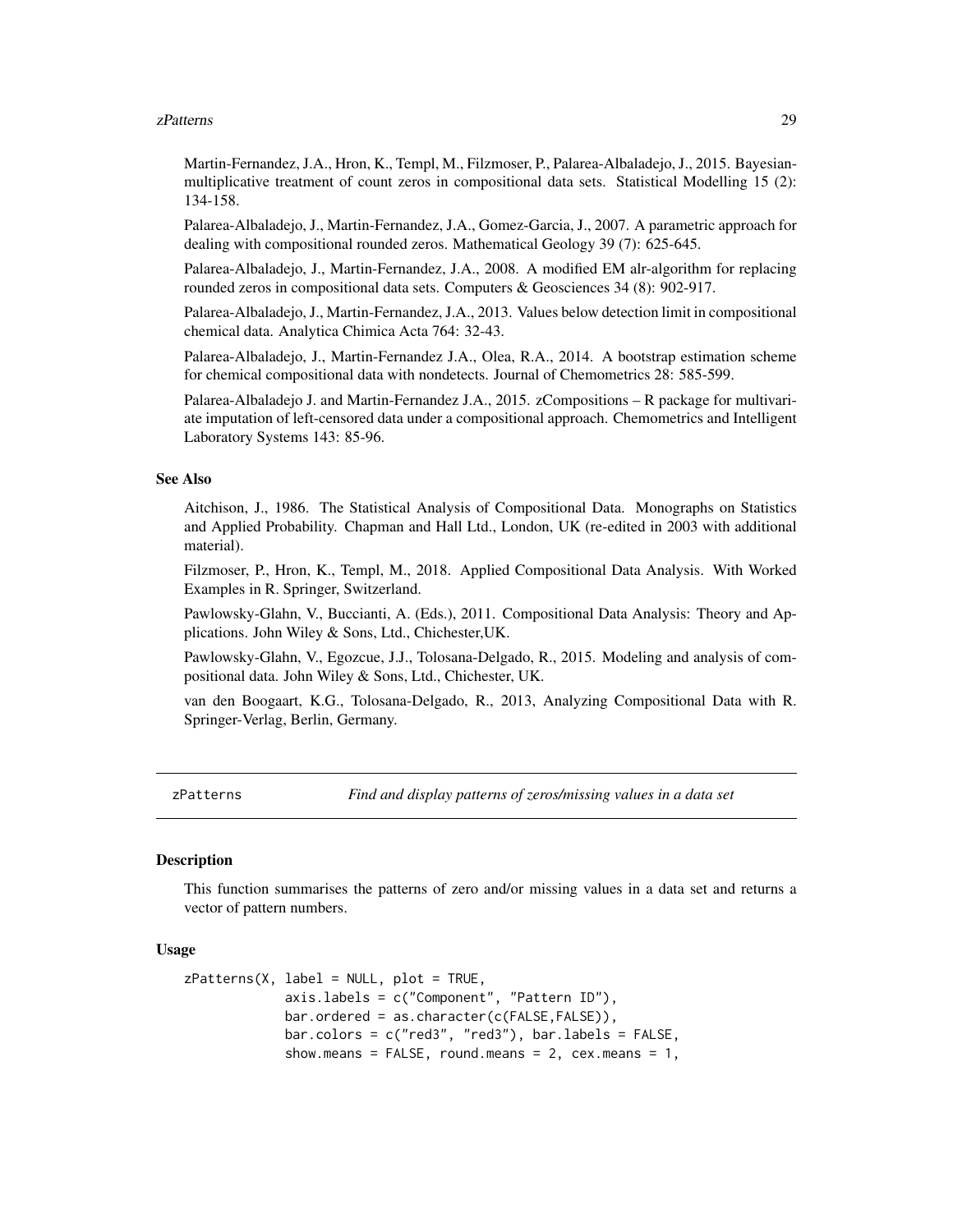```
type.means = c("cgm", "am"),
cell.colors = c("dodgerblue", "white"),
cell.labels = c(label, paste("No", label)), cex.axis = 1.1,
grid.color = "black", grid.lty = "dotted",
legend = TRUE, suppress.print = FALSE, ...)
```
# Arguments

| Χ           | Data set (matrix or data. frame class).                                                                                                                                                                                         |
|-------------|---------------------------------------------------------------------------------------------------------------------------------------------------------------------------------------------------------------------------------|
| label       | Unique label (numeric or character) used to identify zero or unobserved val-<br>ues in X.                                                                                                                                       |
| plot        | Logical value indicating whether a graphical summary of the patterns is pro-<br>duced or not (default plot=TRUE).                                                                                                               |
| axis.labels | Vector of axis labels for the table of patterns (format c("x-axis","y-axis")).                                                                                                                                                  |
| bar.ordered | Vector of logical values to order table of patterns according to frequencies by<br>patterns, component or both; with the first element referring to the patterns and<br>the second to the components (default c(FALSE, FALSE)). |
| bar.colors  | Colors for the margin barplots (format c("col.top", "col.right")).                                                                                                                                                              |
| bar.labels  | Logical value indicating if labels showing percentages must be added to the<br>margin barplots (default bar. labels=FALSE).                                                                                                     |
| show.means  | Logical value indicating if mean values by pattern are shown on the graphical<br>summary table (default show.means=FALSE).                                                                                                      |
| round.means | When show means=TRUE, number of decimal places for the mean values shown<br>$(2=default).$                                                                                                                                      |
| cex.means   | When show.means=TRUE, numeric character expansion factor; character size for<br>the mean values shown (1=default).                                                                                                              |
| type.means  | When show means=TRUE, statistic used for computing the means. Either com-<br>positional geometric mean (type.means=cgm, in percentage units, default) or<br>standard arithmetic mean (type.means=am).                           |
| cell.colors | Vector of colors for the table cells (format c ("col. unobserved", "col. observed")).                                                                                                                                           |
| cell.labels | Labels for the cells (format c("Unobserved", "Observed"), default c(label, paste("No", label))).                                                                                                                                |
| cex.axis    | Axis labels scaling factor relative to default.                                                                                                                                                                                 |
| grid.color  | Color of the grid lines (default "black").                                                                                                                                                                                      |
| grid.lty    | Style of the grid lines (default "dotted", see 1ty in par).                                                                                                                                                                     |
| legend      | Logical value indicating if a legend must be included (default legend=TRUE).                                                                                                                                                    |
|             | suppress.print Suppress printed feedback (default suppress.print=FALSE).                                                                                                                                                        |
| $\cdots$    | Other graphical parameters.                                                                                                                                                                                                     |

# Value

Vector (factor type) of pattern IDs corresponding to each row of X.

By default, a summary table is printed showing patterns in the data according to label and some summary statistics: number of zero/missing components by pattern (No.Unobs), pattern frequency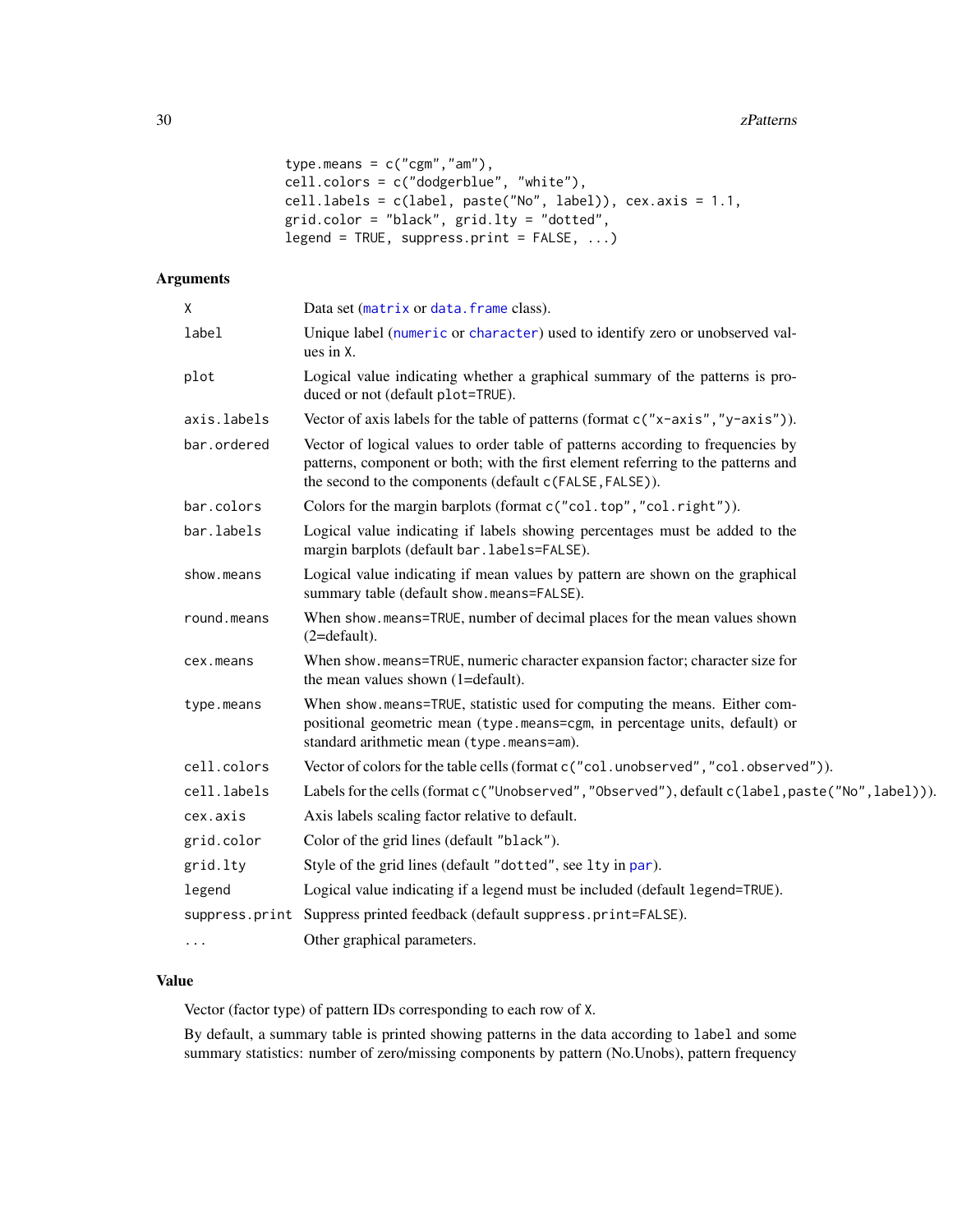#### <span id="page-30-0"></span> $z$ Patterns  $31$

in percentage, percentage zero/missing values by component (column) and overall percentage of zero/missing values in the data set. The symbols + and - indicate, respectively, zero/missing and observed components within each pattern. A graphical version of the summary table is returned including barplots on the margins displaying percentage zero/missing and compositional geometric means by pattern (if show.means=TRUE; expressed in percentage scale). Common arithmetic means can be also shown for the case of ordinary data (type.means="am"), however this is not recommended for compositional data.

The patterns are assigned ID number and by default arranged in the table in the same order as they are found in the data set. The argument bar.ordered can be used to re-arrange the display according to frequencies of patterns, of unobserved values by component or both.

A warning message is shown if zeros or NA values not identified by label are present in the data set. These will be ignored for the graphical display and numerical summaries of patterns, which will be only based on label.

Check out 'plus' functions to deal with zeros and missing data simultaneously.

#### References

Palarea-Albaladejo J. and Martin-Fernandez JA. zCompositions – R package for multivariate imputation of left-censored data under a compositional approach. Chemometrics and Intelligence Laboratory Systems 2015; 143: 85-96.

#### See Also

[lrEM](#page-9-1), [lrEMplus](#page-12-1), [lrDA](#page-6-1), [multRepl](#page-19-1), [multReplus](#page-22-1), [multLN](#page-17-1), [multKM](#page-15-1), [cmultRepl](#page-1-1)

## Examples

```
data(LPdata)
```

```
pattern.ID <- zPatterns(LPdata,label=0)
```

```
LPdata[pattern.ID==5,]
LPdata[pattern.ID==7,]
LPdata[pattern.ID==10,]
```

```
# Modify cell labels and show percentages along with barplots
pattern.ID <- zPatterns(LPdata,label=0,
             cell.labels=c("Zero","Non-zero"),bar.labels=TRUE)
```
# Show compositional geometric means (in %) per zero pattern zPatterns(LPdata, label=0, show.means=TRUE)

```
# Same but orderer by pattern frequency and incidence of zeros by component
zPatterns(LPdata,label=0,bar.ordered=c(TRUE,TRUE),,bar.labels=TRUE,show.means=TRUE)
```

```
# Data set with zeros and missing data (0 = zero; NA = missing) (see lrEMplus function).
data(LPdataZM)
```
# Show missingness patterns only zPatterns(LPdataZM,label=NA)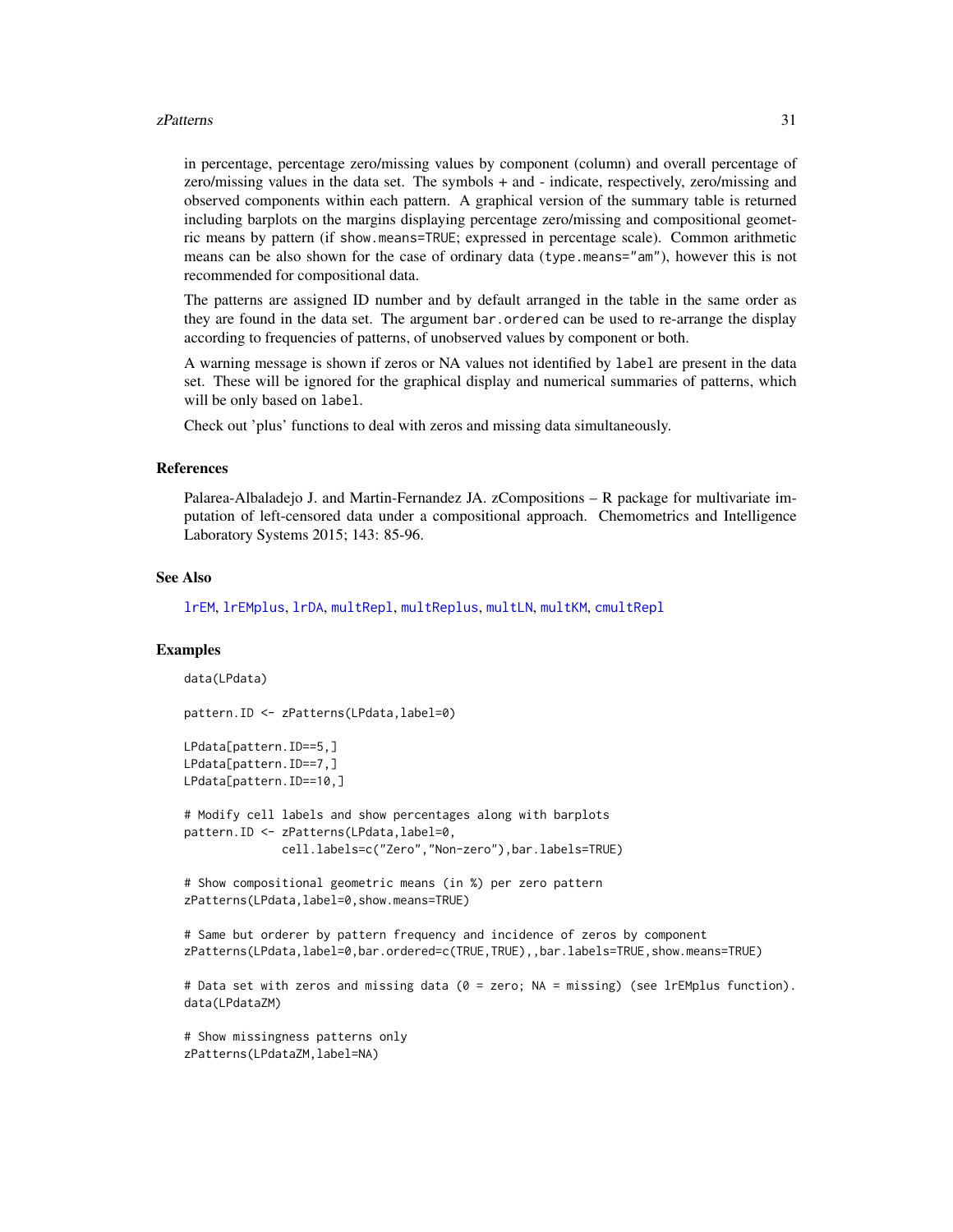<span id="page-31-0"></span># Show zero patterns only and means by pattern based on available data # (blanks indicate not enough data available for computation) zPatterns(LPdataZM,label=0,show.means=TRUE)

<span id="page-31-1"></span>zVarArray *Variation array for grouped data*

#### Description

This function returns overall and separate variation arrays for groups in a compositional data set. Groups can be defined by either zero/unobserved data patterns or by a grouping factor in fully observed zero-free data sets.

### Usage

 $zVarArray(X, label = 0, groups = NULL, suppress.print = FALSE)$ 

#### Arguments

| X.     | Compositional data set (matrix or data, frame class).                                                      |
|--------|------------------------------------------------------------------------------------------------------------|
| label  | Unique label (numeric or character) used to denote zero or unobserved data<br>in $X$ (label = 0, default). |
| groups | Grouping factor in fully observed zero-free data sets (groups = NULL, default).                            |
|        | suppress.print Suppress printed feedback (suppress.print = FALSE, default).                                |

### Details

This function is mainly aimed to investigate heterogeneous relative variation structures in compositional data sets containing zeros or unobserved values. For each pattern of zero or unobserved values, log-ratio variances (upper triangle of variation matrix) and means (lower triangle of variation matrix) are computed from the available data. Note that (1) NAs are produced for log-ratio variances and means in groups containing less than two observations, and (2) at least two components must be available in each group to compute log-ratios.

The overall estimate is obtained across groups by pairwise deletion. Note that, unlike the ordinary [var](#page-0-0) function, maximum likelihood estimates of the variances are computed. That is, the observed sum of squares is divided by the corresponding number of observations n and not by n-1.

Group-wise variation arrays can be obtained from fully observed zero-free data by setting a grouping factor using the argument groups.

# Value

List of variation arrays by pattern/group and overall.

#### See Also

[zPatterns](#page-28-1)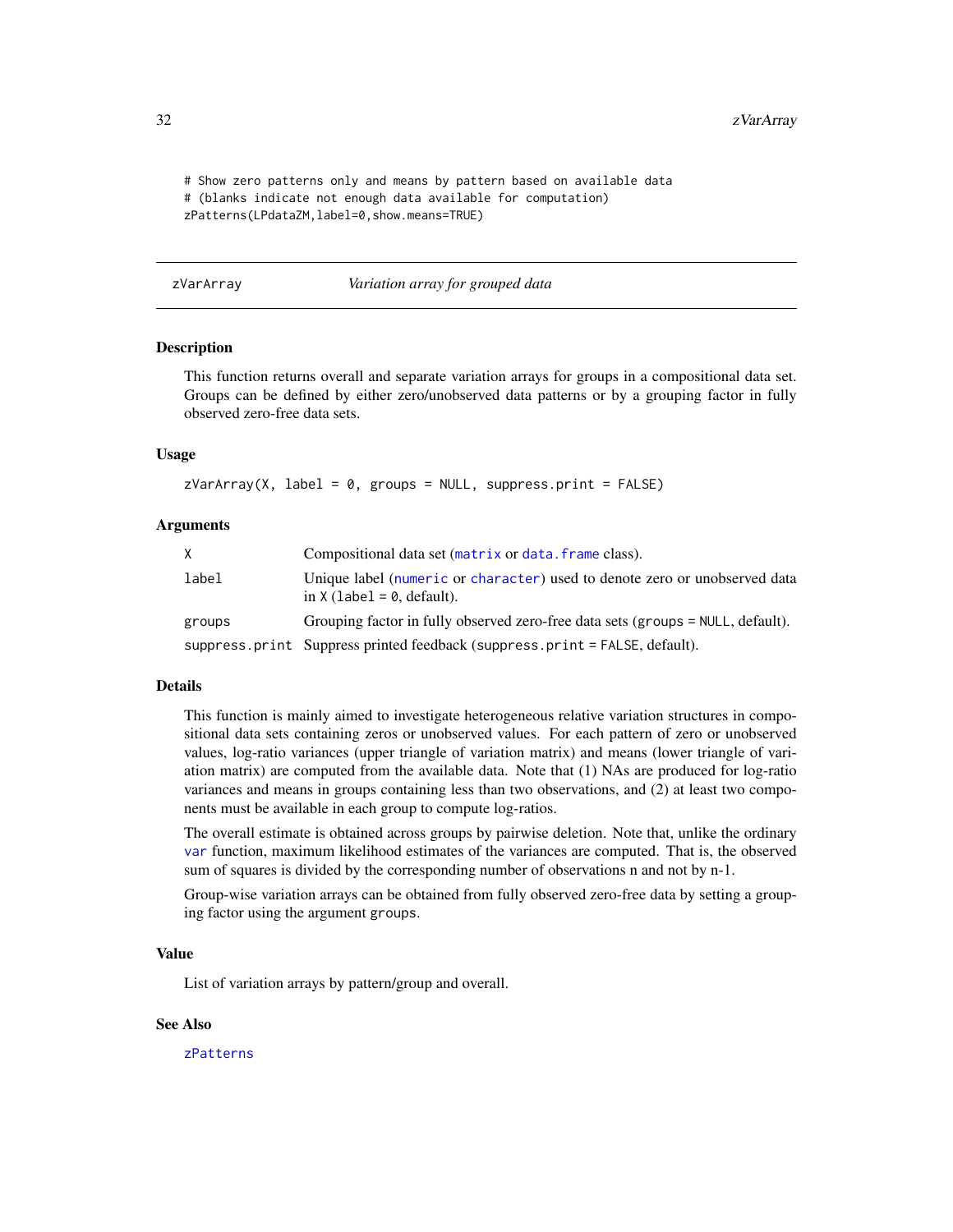# <span id="page-32-0"></span>zVarArrayError 33

### Examples

```
data(Water)
zPatterns(Water, label = 0)
zVarArray(Water)
# From a completed data set
data(mdl) # matrix of limits of detection for Water
Water_multKM <- multKM(Water,label=0,dl=mdl) # nondetects imputation
# Results split by two ficticious groups A and B
zVarArray(Water_multKM,groups=rep(c("A","B"),each=50))
```
<span id="page-32-1"></span>zVarArrayError *Variation array relative error*

#### Description

This function computes squared relative errors of variation arrays per group with respect to the overall variation array based on observed data in a compositional data set. Groups can be defined by either zero/unobserved data patterns or by a grouping factor in fully observed zero-free data sets.

#### Usage

```
zVarArrayError(X, label = 0, groups = NULL, breakdown = FALSE,suppress.print = FALSE)
```
#### Arguments

| X         | Compositional data set (matrix or data. frame class).                                                      |
|-----------|------------------------------------------------------------------------------------------------------------|
| label     | Unique label (numeric or character) used to denote zero or unobserved data<br>in $X$ (label = 0, default). |
| groups    | Grouping factor in fully observed zero-free data sets (groups = NULL, default).                            |
| breakdown | Logical value. Show results broken down by group (breakdown = FALSE, de-<br>fault).                        |
|           | suppress.print Suppress printed feedback (suppress.print = FALSE, default).                                |

# Details

Squared relative errors (SRE) are calculated by confronting variation arrays (log-ratio variances and means) obtained per group and the overall variation array based on observed data. Raw SREs are computed for each available pair-wise log-ratio. The weighted version uses the corresponding group sizes to weight raw SREs. Total SRE is obtained as the sum of weighted SREs for each log-ratio. Further details by group are provided by setting breakdown = TRUE.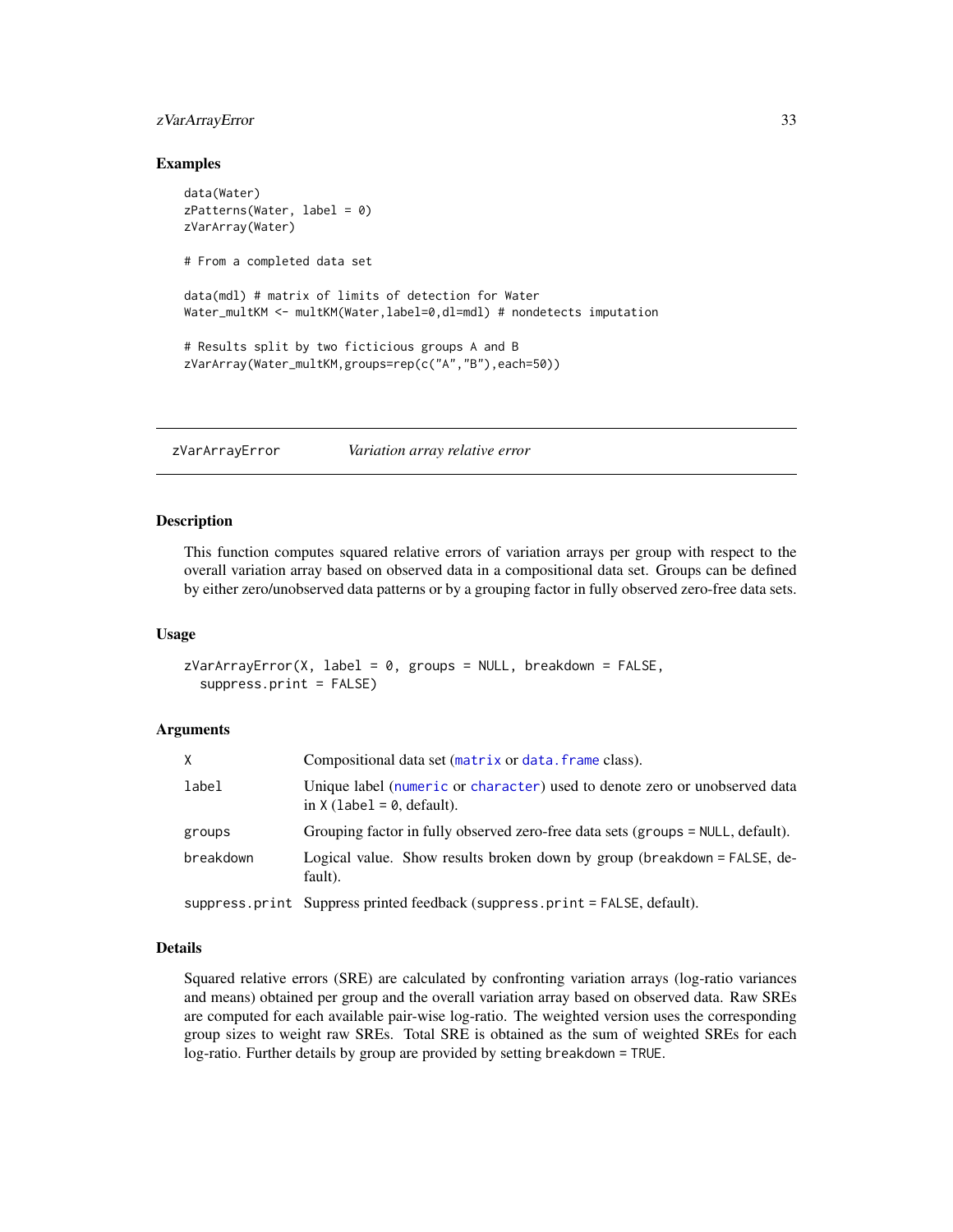# Value

1. SRE for each log-ratio variance and mean. 2. Weighted SRE for each log-ratio variance and mean. 3. Total SRE across log-ratio variances and means. 4. Percentage contribution of each log-ratio to SRE in log-ratio variances and means. If breakdown = TRUE: 4. SREs per group. 5. Weighted SREs per group. 6. Percentage contribution of each group to total SRE.

# See Also

[zPatterns](#page-28-1), [zVarArray](#page-31-1)

#### Examples

```
data(Water)
zPatterns(Water, label = 0)zVarArrayError(Water)
zVarArrayError(Water, breakdown = TRUE)
# From a completed data set
data(mdl) # matrix of limits of detection for Water
Water_multKM <- multKM(Water,label=0,dl=mdl) # nondetects imputation
# Results split by two ficticious groups A and B
zVarArrayError(Water_multKM,groups=rep(c("A","B"),each=50))
```
<span id="page-33-1"></span>zVarArrayTest *Variation array homogeneity test*

#### Description

This function performs a permutation test of the homogeneity of group-wise and overall variation arrays from all pair-wise log-ratios in a compositional data set. Groups can be defined by either zero/unobserved data patterns or by a grouping factor in fully observed zero-free data sets.

# Usage

```
zVarArrayTest(X, label = 0, groups = NULL, b = 1000)
```
#### Arguments

| X.     | Compositional data set (matrix or data, frame class).                                                      |
|--------|------------------------------------------------------------------------------------------------------------|
| label  | Unique label (numeric or character) used to denote zero or unobserved data<br>in $X$ (label = 0, default). |
| groups | Grouping factor in fully observed zero-free data sets (groups = NULL, default).                            |
| b      | Number of bootstrap resamples used ( $b = 1000$ , default).                                                |

<span id="page-33-0"></span>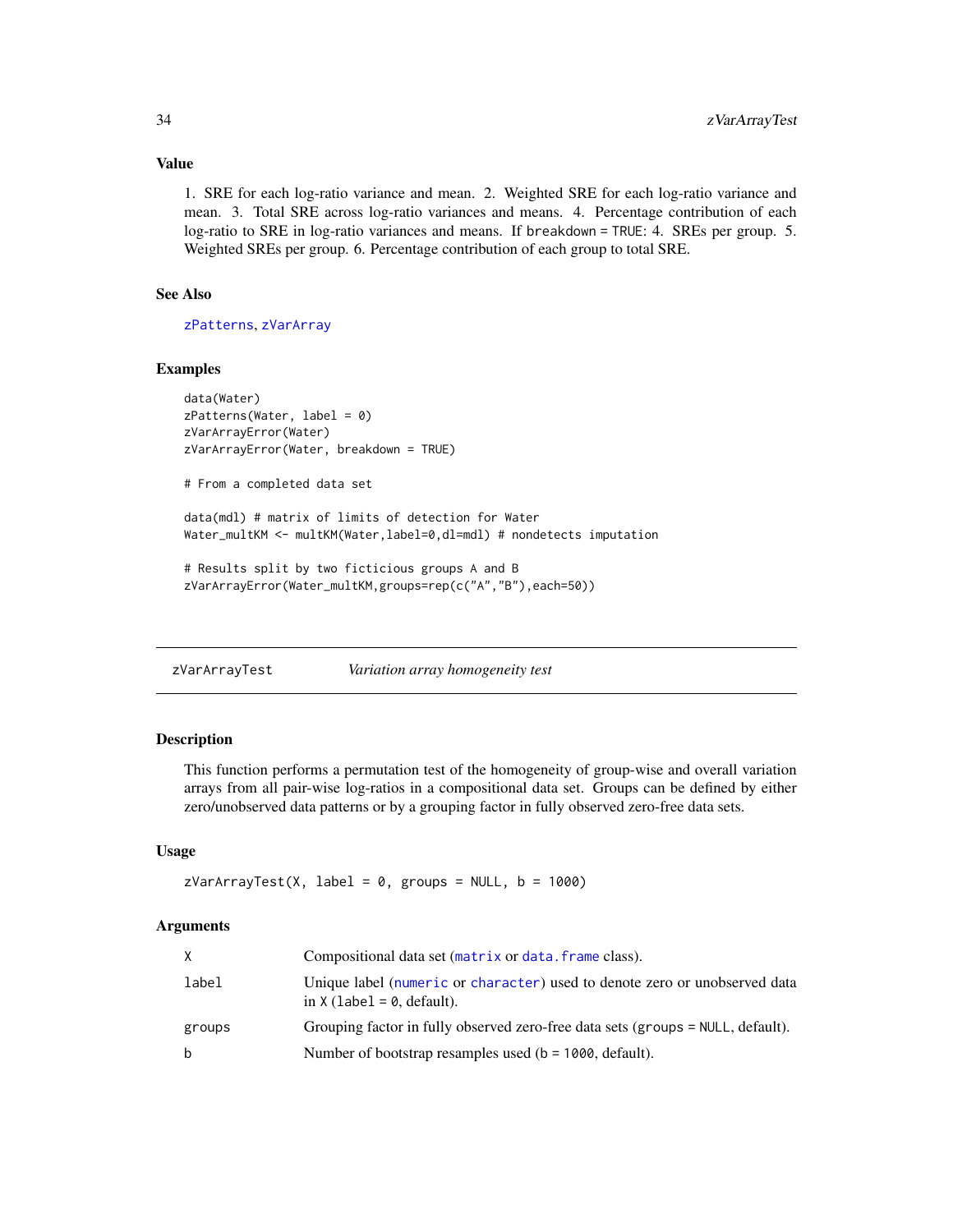# <span id="page-34-0"></span>zVarArrayTest 35

# Details

The permutation test of homogeneity is based on total weighted squared relative errors (SRE) reflecting on divergence between group-wise variation arrays and overall (see [zVarArrayError](#page-32-1) and [zVarArray](#page-31-1) for more details). Note that for groups including less than two observations SRE is set to NA.

# Value

Test p-values for log-ratio variances and means.

# See Also

[zPatterns](#page-28-1), [zVarArray](#page-31-1), [zVarArrayError](#page-32-1)

# Examples

```
data(Water)
zPatterns(Water, label = 0)
zVarArrayTest(Water)
```